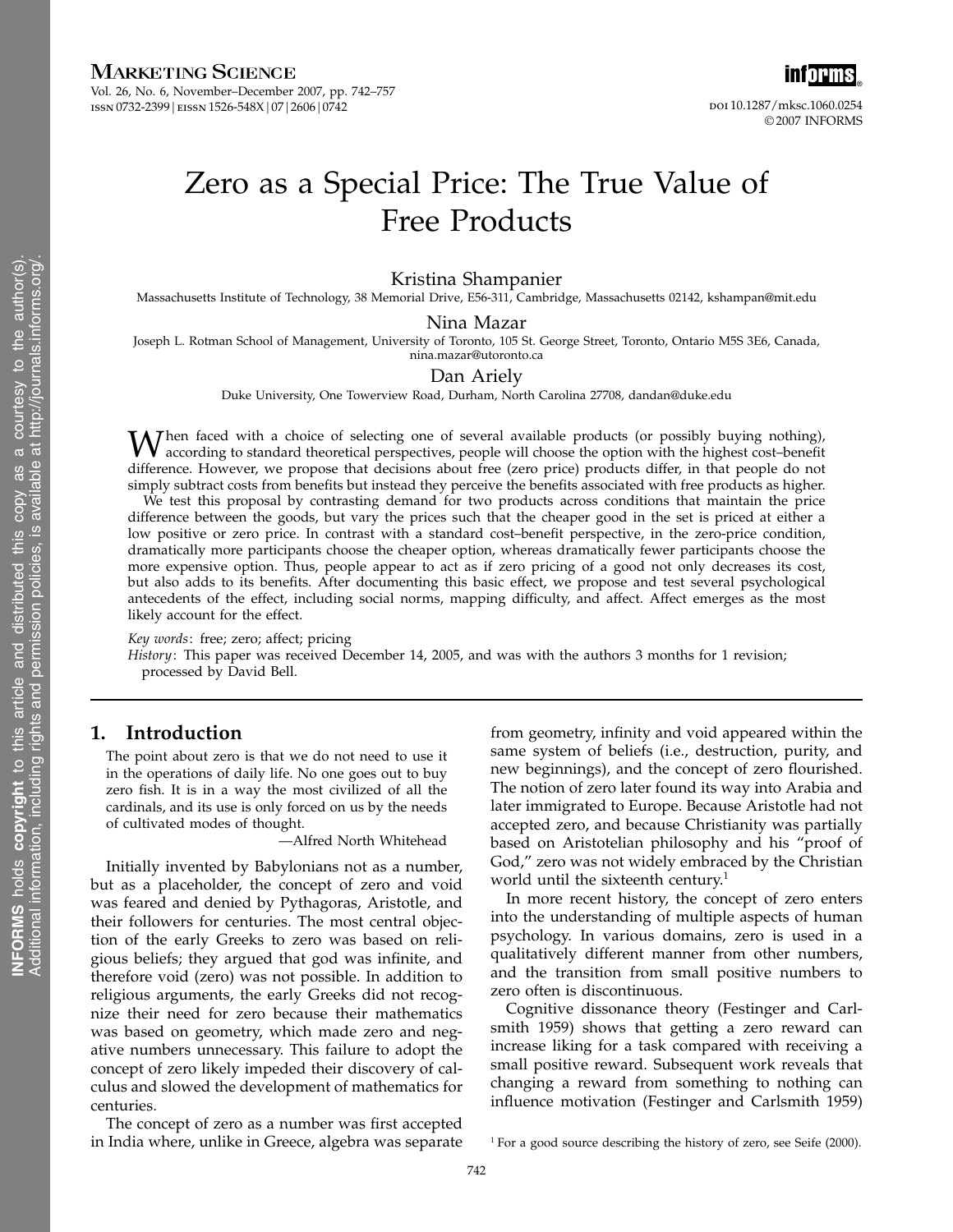and switch it from intrinsic to extrinsic (Lepper et al. 1973), alter self-perception (Bem 1965), and affect feelings of competence and control (Deci and Ryan 1985). For example, Gneezy and Rustichini (2000a) demonstrate that introducing a penalty for parents who are late picking up their children from kindergarten can actually increase tardiness. Similarly, Gneezy and Rustichini (2000b) find that although performance in tasks such as IQ tests or collecting money for charity increases, as expected, with the size of a positive piecewise reward, the zero reward represents an exception in which performance is greater when no reward is mentioned relative to when a small reward exists.

Related to these findings on motivation and incomplete contracts, it has also been shown that when prices are mentioned, people apply market norms, but when prices are not mentioned (i.e., the price effectively is zero), they apply social norms to determine their choices and effort (Heyman and Ariely 2004). As an illustration, Ariely et al. (2006) show that when offered a piece of Starburst candy at a cost of  $1¢$ per piece, students take approximately four pieces; when the price is zero, more students take the candy, but almost no one takes more than one piece (i.e., decreased demand when prices are reduced).

Finally, in a different domain and in the most influential research on the psychology of zero, Kahneman and Tversky's (1979) work on probabilities indicates that when it comes to gambles, people perceive zero probability (and certainty) substantially differently than they do small positive probabilities. That is, whereas the values of the latter are perceived as higher than they actually are, perceptions of zero probability are accurate.

In this work, we extend research on the psychology of zero to pricing and examine the psychology of "free." Intuition and anecdotal evidence suggest that in some sense, people value free things too much. When Ben and Jerry's offer free ice-cream cones, or Starbucks offers free coffee, many people spend hours in line waiting to get the free item, which they could buy on a different day for two to three dollars. At first glance, it might not be surprising that the demand for a good is very high when the price is very low (zero), but the extent of the effect is intuitively too large to be explained by this simple economic argument. The goal of this paper is to examine the validity of this intuition, and to establish the causes of the phenomenon.

In a series of experiments, we demonstrate that when people are faced with a choice between two products, one of which is free, they overreact to the free product as if zero price meant not only a low cost of buying the product, but also its increased valuation. In the next section, we describe a method to

examine reaction and overreaction to free products. In §3, we detail two formal models: one that treats the price of zero as any other price, and one that includes a unique role for zero. The contrasts between these two models provide some predictions for the effects of price reductions on demand. Then, in §4, we report experimental evidence in support of the zero-price model. We take a first step in finding the psychological causes that bring about the effect of zero price and test them in §5, then end with general conclusions and some questions for further research.

# 2. Measuring Reaction/Overreaction to Zero Price

To determine if people overreact to free products, we might simply test whether consumers take much more of a product when it is free than they buy of the product when it has a very low price (e.g.,  $1¢$ ). However, although such behavior would be consistent with an overreaction to free, it also could simply reflect an increase in demand when price decreases. Similarly, it is not sufficient to show that the increase in demand when price falls from  $1¢$  to zero is greater than the increase in demand when the price drops from  $2¢$  to  $1¢$  because such a pattern of behavior could reflect a demand structure that is nonlinear in price (e.g., created by a valuation distribution in which more people value the product between  $0¢$  and  $1¢$ than between  $1¢$  and  $2¢$ ).

To measure reaction to zero and overcome these possible alternative interpretations, we examine whether people select a free product even when they must forgo an option that they "should" find preferable. We employ a method that contrasts two choice situations that involve a constant difference between two products' net benefits and use aggregate preference inconsistency as a measure of overreaction to the free product. The basic structure of this approach (and our experiments) is as follows: All subjects may choose among three options: buy a low-value product (e.g., one Hershey's Kiss; hereafter "Hershey's"), buy a higher-value product (e.g., one Lindt truffle), or buy nothing. The variation across conditions that enables us to measure their reaction to the price of zero relies on two basic conditions: "cost" and "free." In the cost condition, the prices of both products are positive (e.g., Hershey's costs  $1¢$  and the Lindt truffle  $14¢$ ). In the free condition, both prices are reduced by the same amount, so that the cheaper good becomes free (e.g., Hershey's is free, and the Lindt truffle is  $13¢$ ).

We also consider how such constant price reductions might influence demand for these two products in a model in which zero is particularly attractive and one in which zero is just another price so that we may better understand how this scenario might test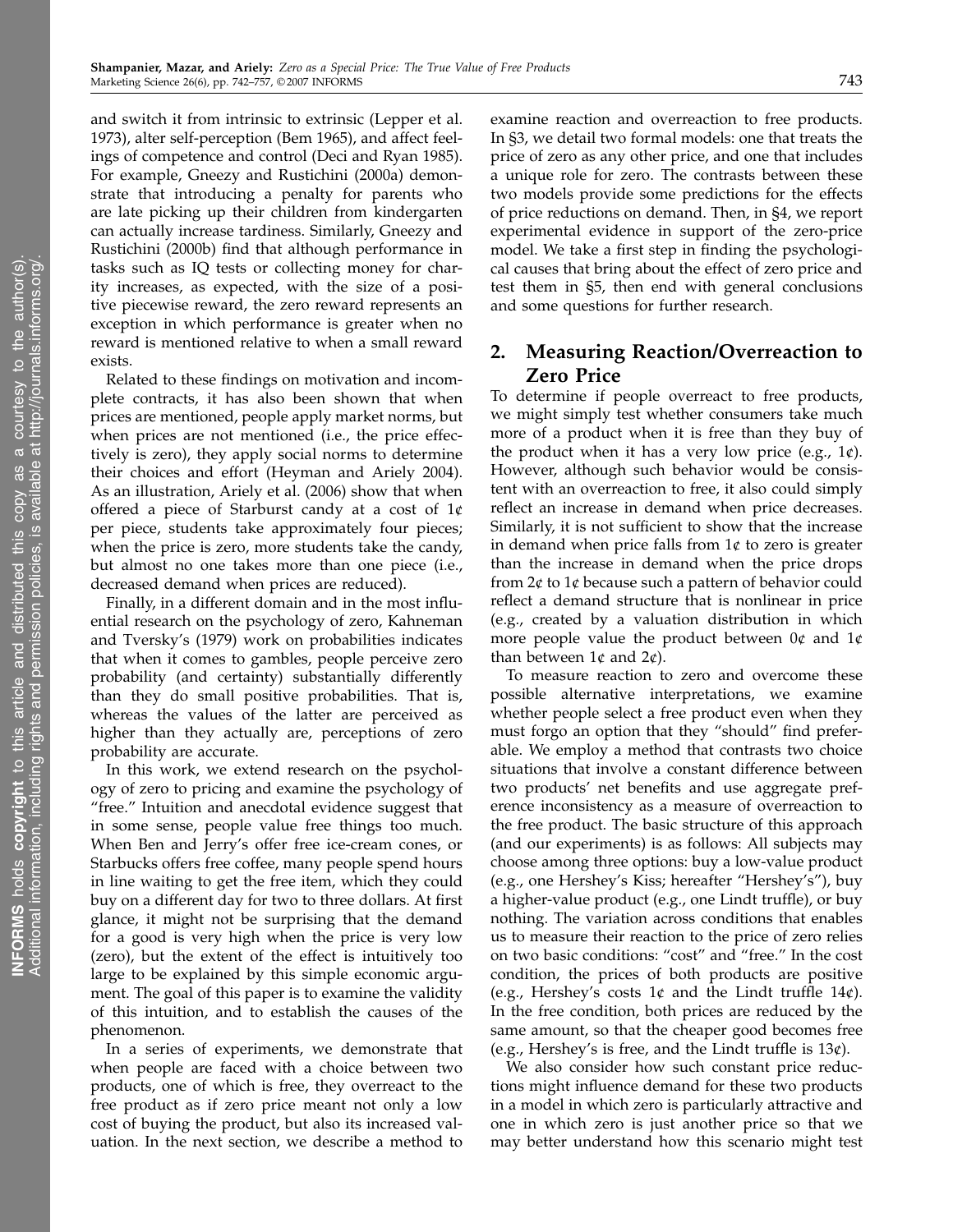whether the price of zero has some added attraction. According to a model in which the price of zero is particularly attractive, a price reduction from the cost condition to the free condition should create a boost in the attractiveness of the product that has become free, and hence increase its relative demand. However, from the perspective of a model in which zero is just another price, because all changes in prices are the same, reducing one of the prices to zero should not create any unique advantage. In the next section, we examine these two models more formally and provide some testable predictions for distinguishing between them.

# 3. Formal Account of Standard Economic and Zero-Price Models

We describe a "standard" model of how consumers behave in a situation in which they must choose between two products at certain prices (or buy nothing), as well as how their choices might change if both prices are reduced by the same amount. We then consider a special case of this situation in which the price decrease is equal to the original smaller price; that is, the new smaller price is zero. Furthermore, we contrast this standard model with the zero-price model, which is identical in all respects except that it assumes that when a product becomes free, its intrinsic value for consumers (or "benefit," in cost–benefit terminology) increases. After clarifying the different predictions of the two models regarding the observable behavior of consumers, we empirically test them in §4.

Consider a model with linear utilities, in which a consumer must choose among three options X, Y, and N (we discuss the linearity assumption in detail later). Option X refers to buying one unit of product X priced at  $P_x$ ; option Y means buying one unit of product Y priced at  $P_y$ ; and option N means the consumer buys nothing. Suppose that the consumer values the first product at  $V_x$  and the second product at  $V_y$ ; he or she will then choose X if and only if

$$
V_X > P_X
$$
 and  $V_X - P_X > V_Y - P_Y$ <sup>2</sup> (1)

The consumer will choose Y if and only if

$$
V_Y > P_Y
$$
 and  $V_Y - P_Y > V_X - P_X$ . (2)

Finally, the consumer will buy nothing (choose N) if and only if

$$
V_X < P_X \quad \text{and} \quad V_Y < P_Y. \tag{3}
$$

Assume there are multiple consumers with  $[V_x, V_y]$ distributed over  $R^2$ ; the three sets of inequalities

determine three groups of consumers who choose each of the three options (see Figure 1a).

Now consider a situation in which both prices are reduced by the same amount  $\varepsilon$ . The new prices are thus equal to  $[P_X - \varepsilon, P_Y - \varepsilon]$ . How do the demand segments change? With the new prices, consumers who choose X are those with

$$
V_X > P_X - \varepsilon \quad \text{and} \quad V_X - P_X > V_Y - P_Y. \tag{1a}
$$

Consumers choosing Y are those with

$$
V_Y > P_Y - \varepsilon \quad \text{and} \quad V_Y - P_Y > V_X - P_X. \tag{2a}
$$

Finally, consumers choosing N are those with

$$
V_X < P_X - \varepsilon \quad \text{and} \quad V_Y < P_Y - \varepsilon. \tag{3a}
$$

Comparing the two sets of formulas (or inspecting Figure 1b), we note that consumers who originally choose X keep choosing X, and consumers who originally choose Y keep choosing Y. Thus, according to this model, there should be no switching from one product to another. The only two possible changes in demand are that some consumers who originally buy nothing switch to either X (those with  $V_x - P_x$ )  $V_Y - P_Y$  and  $P_X - \varepsilon < V_X < P_X$ ) or Y (those with  $V_Y P_Y > V_X - P_X$  and  $P_Y - \varepsilon < V_Y < P_Y$ ).

In short, according to this simple cost–benefit model, when prices decrease by the same amount, the costs decrease by the same magnitude for both products, whereas their benefits remain the same. Hence, the net benefits increase by the same amount. In turn, this model predicts that when the prices of both products drop by the same amount, both demands increase weakly (see Table 1).

Now consider a special case in which the price reduction,  $\varepsilon$ , equals the original smaller price, say  $P_{\rm x}$ , so that the prices drop from  $[P_X, P_Y]$  to  $[0, P_Y - P_X]$ . If zero is just another price, the preceding predictions remain valid. In our study setting, when prices decrease from the cost condition to the free condition, the proportion of consumers choosing each of the two products should increase weakly (see Figure 1c).

Next consider the zero-price model, which assumes that when a product becomes free, consumers attach a special value to it; that is, their intrinsic valuation of the good increases by, say,  $\alpha$ . Note that the decision to add  $\alpha$  to the benefit (intrinsic valuation) of the free good is rather arbitrary. All the predictions would go through just the same, if we assume that  $\alpha$  is added directly to the net benefit of the free good or subtracted from its cost, or even added to the costs

<sup>2</sup> Without loss of generality, we may assume that the probability that any of these or subsequent inequalities turns into an equality is zero.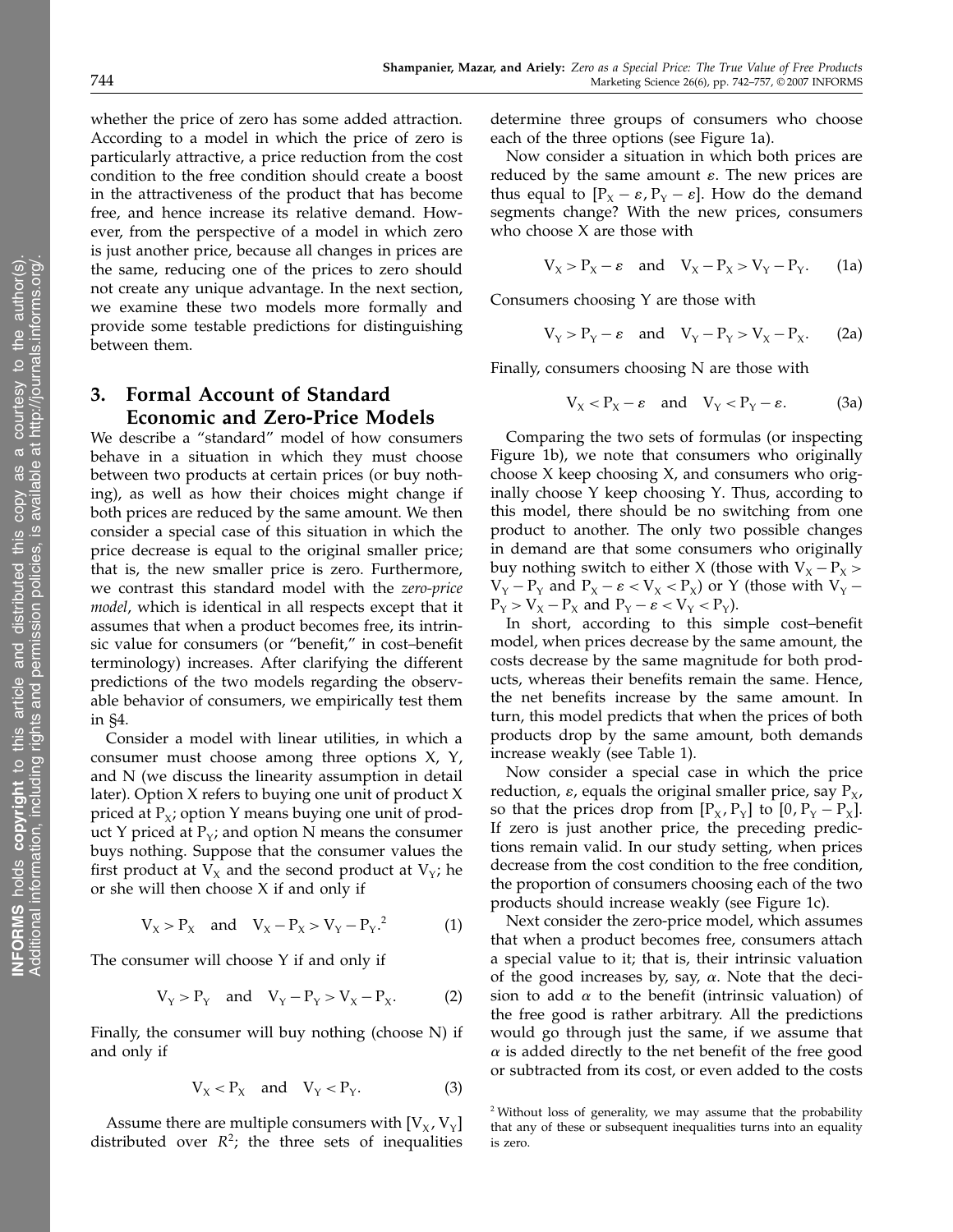Figure 1  $\;$  Segments of Customers Who Choose Options X, Y, and N as Prices Go Down from [P $_\textsf{x}$ ,  $_\textsf{Y}$ ] to [P $_\textsf{x}-\varepsilon$ ,  $\textsf{P}_\textsf{Y}-\varepsilon$ ], as Predicted by the Standard Economic Model with Linear Utilities and the Zero-Price Model



*Notes.* Panel A presents the demand distribution when prices are  $[P_x, P_y]$ .

Panel B presents the changes in segments of customers choosing options X, Y, and N when prices are reduced from [P<sub>x</sub>, P<sub>y</sub>] to [P<sub>x</sub> −  $\varepsilon$ , P<sub>y</sub> −  $\varepsilon$ ]. Panel C presents the changes in segments of customers choosing options X, Y, and N when prices are reduced from  $[P_X, P_Y]$  to  $[0, P_Y - P_X]$  under the assumptions of the standard model.

Panel D presents the same changes under the assumptions of the zero price model.

of all nonfree goods (extra pain of paying). We will discuss the nature of  $\alpha$  in more detail after the initial empirical findings are presented.

In this model, and in contrast with the standard model, some consumers switch from the more expensive good to the cheaper good if their valuations of the products satisfy the following set of inequalities. The first two inequalities imply the original choice of Y, and the second two inequalities lead to switching to X when its price is reduced to zero:

$$
V_{Y} > P_{Y},
$$
  
\n
$$
V_{Y} - P_{Y} > V_{X} - P_{X},
$$
  
\n
$$
V_{X} + \alpha > 0, \text{ and}
$$
  
\n
$$
V_{X} + \alpha - P_{X} > V_{Y} - P_{Y}.
$$
  
\n(4)

That is, as the prices fall from the cost condition to the free condition, the costs decrease by the same magnitude for both products, the benefit for the nowfree product increases more than that for the more expensive product, and the net benefit of the cheaper product becomes higher. In terms of demand, the zero-price model predicts that as prices are reduced from the cost condition to the free condition, the demand for the cheaper good increases, and more importantly, the demand for the more expensive good may decrease as consumers switch from the more expensive product to the cheaper one (see Table 1, Figure 1d). We refer to the combination of the increase in the proportion of consumers choosing X and the decrease of those choosing Y when prices fall from  $[P_X, P_Y]$  to  $[0, P_Y - P_X]$  as the zero-price effect. The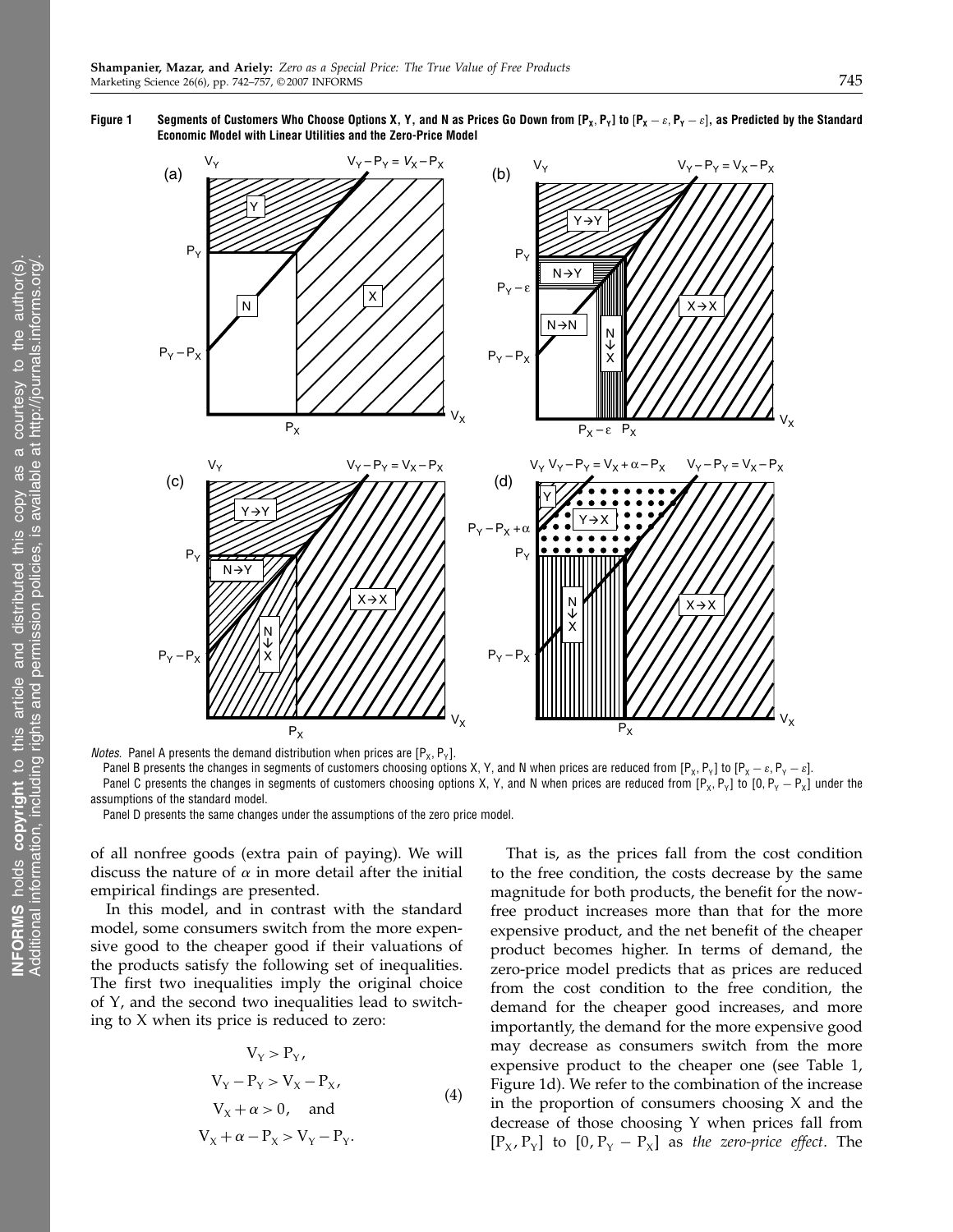|                                 | Standard cost-benefit model                                                                                       | Zero-price model                                                                                                                        |  |  |  |
|---------------------------------|-------------------------------------------------------------------------------------------------------------------|-----------------------------------------------------------------------------------------------------------------------------------------|--|--|--|
| Changes in valuations<br>Costs  | Both costs decrease by the same amount                                                                            |                                                                                                                                         |  |  |  |
| <b>Benefits</b><br>Net benefits | Both benefits remain the same<br>Net benefits increase by the same amount                                         | Benefit of the low-value good increases<br>Net benefit of the low-value good increases more                                             |  |  |  |
| Changes in demands              | Some switching from nothing to something                                                                          |                                                                                                                                         |  |  |  |
|                                 | No switching between goods<br>Demand for the low-value good increases<br>Demand for the high-value good increases | Some switching from high-value to low-value good<br>Demand for the low-value good increases<br>Demand for the high-value good decreases |  |  |  |

Table 1 Predictions of the Standard Cost–Benefit Model and Zero-Price Model

*Notes*. The table illustrates predictions as the prices for two products move from [P<sub>X</sub>, P<sub>Y</sub>] (where P<sub>X</sub> < P<sub>Y</sub>) to [0, P<sub>Y</sub>  $-$  P<sub>X</sub>].

prediction regarding the decrease in demand for the more expensive good represents the one observable difference between the two models, and thus, in our empirical section, we focus on it.

# 4. Testing the Phenomenon

In this section, we describe a series of experiments designed to test the validity of the zero-price model and rule out some trivial economic explanations for the changes in demand that take place as the price of the cheaper good decreases to zero (i.e., from the cost condition to the free condition).

# 4.1. Experiment 1: Survey

Method. We asked 60 participants to make a hypothetical choice among a Hershey's, a Ferrero Rocher chocolate, and buying nothing (we provided pictures of both chocolates). Across the three conditions, the prices of the two chocolates decreased by a constant amount (for a description of all conditions across all the experiments, see the appendix). In the cost condition, the prices of Hershey's and Ferrero were  $1¢$  and  $26¢$ , respectively (1&26 condition). In the free condition, both prices were reduced by  $1¢$  and therefore were  $0\ell$  and  $25\ell$ , respectively (0&25 condition). The third condition (2&27 condition) represents an additional cost condition in which the prices of goods increased by  $1¢$  above their prices in the first cost condition. The purpose of the 2&27 condition is to contrast the effect of a  $1¢$  price reduction that does not include a reduction to 0 (reduction from 2&27 to 1&26) with a  $1¢$  price reduction that does (reduction from 1&26 to 0&25).

Results and Discussion. We provide the results in Figure 2. As the prices decrease from the 1&26 condition to the 0&25 condition, the demand for Hershey's increases substantially  $t(31) = 3.8$ ,  $p < 0.001$ ) while, more importantly, the demand for Ferrero decreases substantially  $(t(31) = -2.3, p = 0.03)$ in support of the zero-price effect. The difference in demand between the 1&26 and 2&27 conditions is imperceptible (Hershey's  $t(38) = -0.3$ ,  $p = 0.76$ ;

Ferrero  $t(38) = 0$ ,  $p = 1$ ), which demonstrates that when all prices are positive, a  $1¢$  change in prices does not have a significant effect on demand. Only when one of the prices becomes zero does the observed perturbation take place. Thus, we observe (hypothetical) behavior consistent with the zero-price model; participants reacted to the free Hershey's as if it had additional value.

# 4.2. Experiment 2: Real Purchases

Shampanier, Mazar, and Ariely: Zero as a Special Price: The True Value of Free Products

Although the results of Experiment 1 suggest that consumers react to a price decrease to zero differently than they do to other price reductions, their reaction pertains to a hypothetical situation, which means that it remains an open question whether consumers will behave in the same way when faced with real transactions. As a secondary goal, Experiment 2 includes another condition to test the robustness of the zero-price effect. In this condition, the price reduction is much larger for the high-end candy, which gives participants a greater incentive to make choices opposite to the predictions of the zero-price effect.

Figure 2 Proportions of Consumers Choosing Hershey's and Ferrero Rocher Chocolate Across the Three Experimental Conditions in Experiment 1

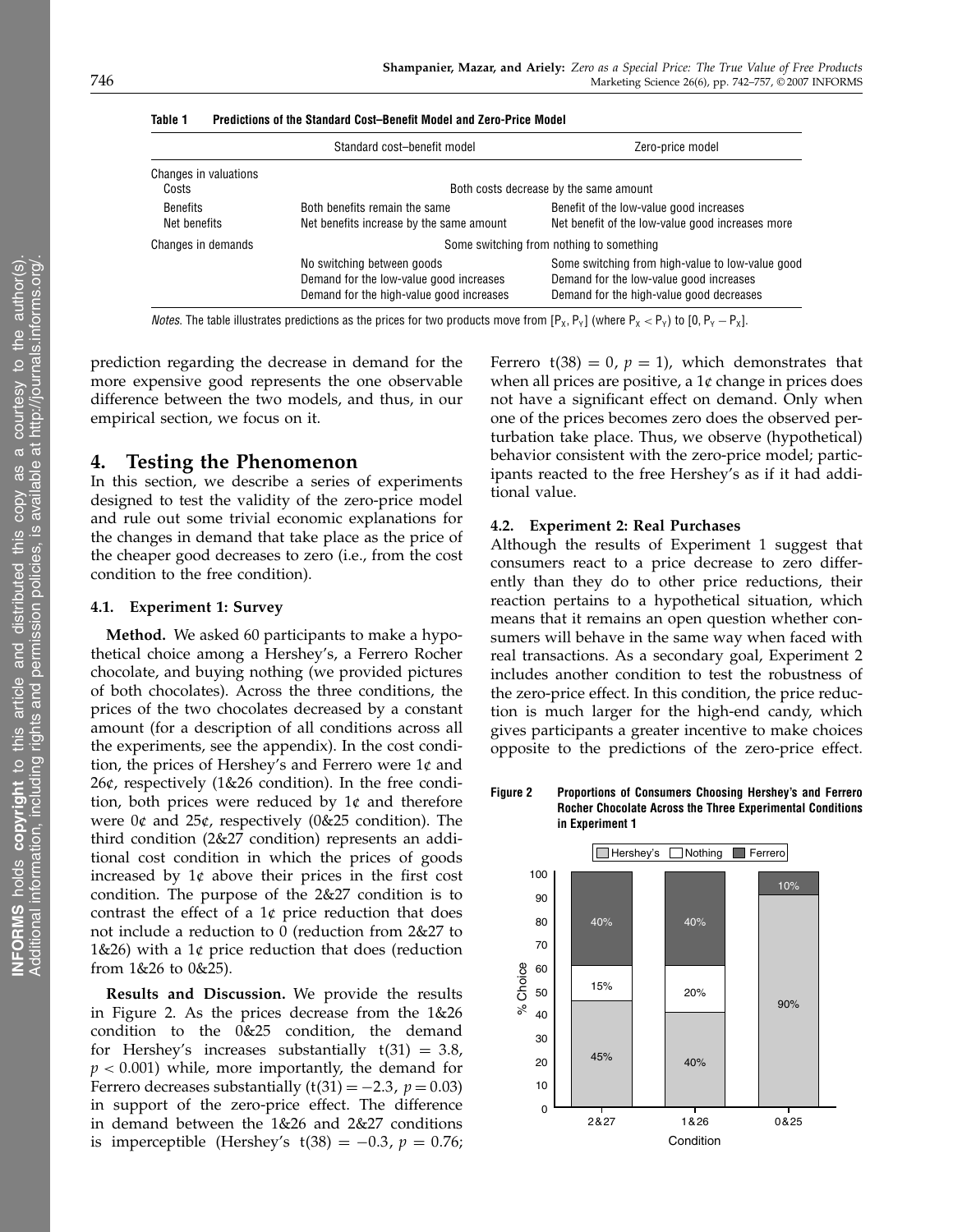Furthermore, this unequal price reduction provides a test of the notion that consumers divide, rather than subtract, costs and benefits (as we discuss subsequently).

Method. Three hundred ninety-eight subjects took part in the experiment. We use a Hershey's as the lowvalue product and a Lindt truffle (hereafter, "Lindt") as the high-value product. The experiment includes a free condition  $(0&14)$ , a cost condition  $(1&15)$ , and a second free condition (0&10). In the 0&14 and 0&10 conditions, the price of Hershey's is  $0¢$ , and the prices of Lindt are  $14¢$  and  $10¢$ , respectively. In the  $1&15$ condition, the price of Hershey's is  $1¢$ , and the price of Lindt is 15¢.

A booth in MIT's student center contained two cardboard boxes full of chocolates and a large upright sign that read "one chocolate per person." Next to each box of chocolates was a sign lying flat on the table that indicated the price of the chocolate in that condition. The flat signs could not be read from a distance, and the prices were visible only to those standing close to the booth. We used the flat signs because we wanted to measure the demand distributions, including the number of people who considered the offer and decided not to partake. By placing the price signs flat next to the chocolates, we could code each person who looked at the prices but did not stop or purchase, and classify them as "nothing."

Although field experiments have many advantages, this particular setup suffered a limitation in that the experimental conditions could not be randomized for each subject; instead, we alternated the price signs (conditions) approximately every 45 minutes. When replacing the signs, we wanted to reduce the chance that students would notice the change (which would mix within- and between-subjects designs) and therefore instituted 15-minute breaks between each of the 30-minute experimental sessions.

Results and Discussion. As we show in Figure 3, the results are similar to the hypothetical choices in Experiment 1. As the prices decrease from the 1&15 condition to the 0&14 condition, demand for Hershey's increases substantially  $(t(263) = 5.6,$  $p < 0.001$ ), while demand for Lindt decreases substantially  $(t(238) = -3.2, p < 0.01)$ . In addition, we find no significant difference between the demand for Hershey's between the 0&14 and 0&10 conditions (t(263) = 0.5,  $p = 0.64$ ) and a marginally significant difference in demand for the Lindt between the 0&14 and 0&10 conditions  $(t(271) = 1.5, p = 0.13)$ . This marginal difference, however, is in the opposite direction of the expected effect of a price decrease on demand, which may be related to the higher number of participants who took nothing in the 0&10 condition. Together, these results show that the reduction

Figure 3 Proportions of Consumers Choosing Hershey's and Lindt Across the Three Experimental Conditions in Experiment 2



of a price to zero is more powerful than a five-timeslarger price reduction that remains within the range of positive prices.

A somewhat surprisingly large proportion of people selected "nothing." This observed lack of interest could be due to the way we coded the choice of nothing; some people who might not even have noticed the offers (and thus effectively were not part of the experiment) could have been misclassified as buying nothing (instead of being considered nonparticipants). Another possible contributor to the choice of nothing could be transaction costs; buying a chocolate or even taking a free chocolate requires attention and time. Finally, in the experimental setting, the value of chocolate may have been either not positive or not sufficiently large for our participants.

If we take those whom we coded as nothing out of the analysis, the share of Hershey's increases from 27% in the 1&15 condition to 69% in the 0&14 condition and to 64% in the 0&10 condition. The demand for Lindt shows a complementary pattern: decreasing from 73% in the 1&15 condition to 31% in the 0&14 condition and 36% in the 0&10 condition. The difference between the cost and the free conditions is statistically significant (both  $ps < 0.001$ ), but the difference between the two free conditions is insignificant  $(t(142) = -1.0, p = 0.31).$ 

In summary, the results of Experiment 2 demonstrate that valuations of free goods increase beyond their cost–benefit differences, as we show with real transactions in a field setting, and even when the price decrease for the high-value product is substantially larger than that of the low-value product. The observed drop in demand for the high-value good in such a case (from the 1&15 condition to the 0&10 condition) is theoretically even more impossible than in the case when prices decrease by the same amount.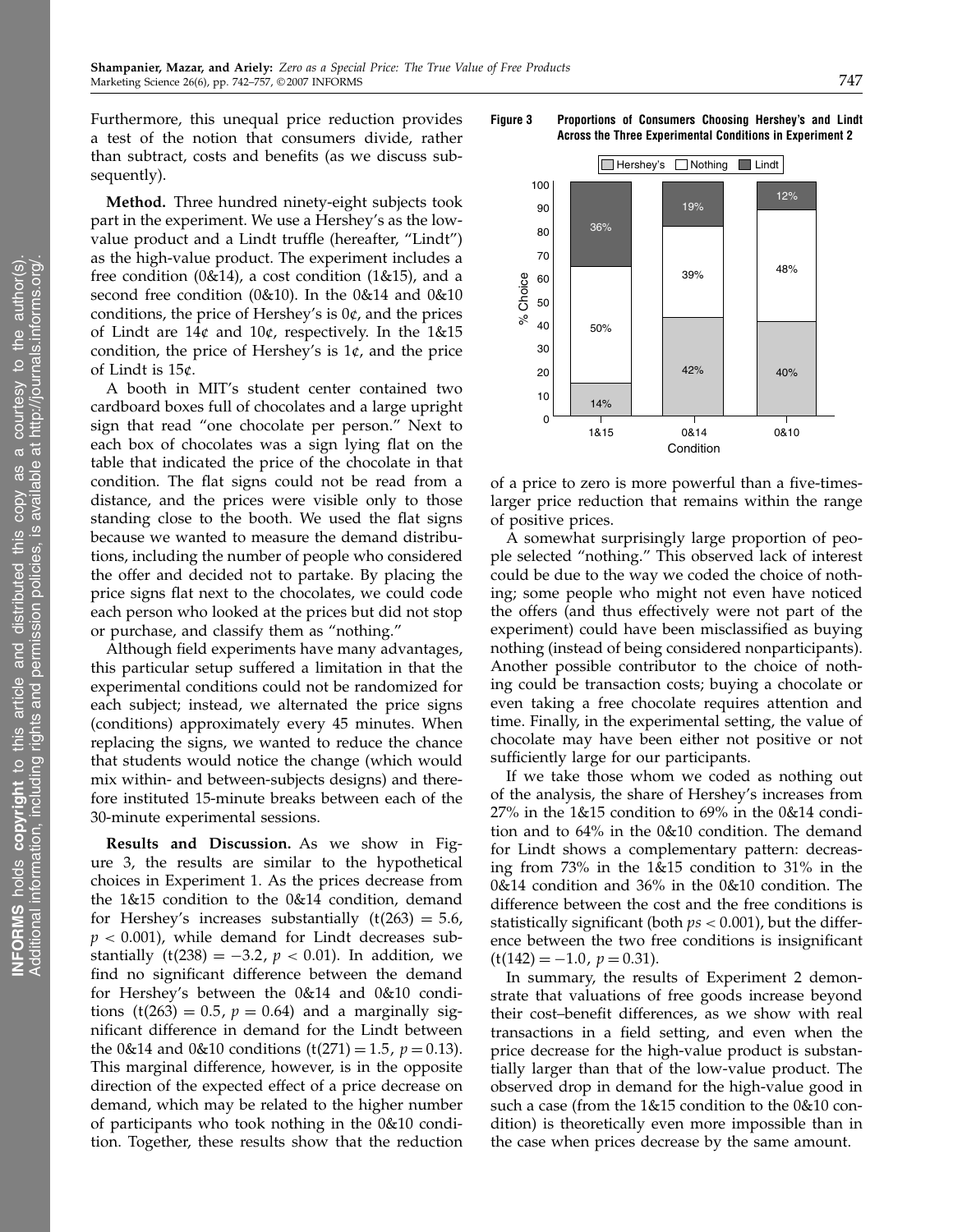Another advantage of the comparison of the 0&10, 0&14, and 1&15 conditions is that it sheds some light on the possibility that rather than evaluating options on the basis of their cost–benefit difference, consumers might consider goods on the basis of the ratio of benefits to costs (not a normative account). According to this interpretation, the net value of a free good is very high (strictly speaking, infinite) and therefore leads to the choice of the free good. However, the results of Experiment 2 weaken the possibility of this explanation in two ways. First, if our participants followed a strict ratio rule, and if we assume that everyone has at least an epsilon valuation for Hershey's, the choice share of the free chocolate should have been 100%, or at least 100% of those selecting any chocolate, which is not the case. Second, a less strict version of the ratio rule implies that the price reduction of the high-end chocolate from 15¢ to  $10¢$  (a 33% reduction) should have had a much larger effect on its share compared with the price reduction from  $15¢$  to  $14¢$  (a 7% reduction). This prediction does not bear out; there is no real difference in the changes in demand when the prices fall from 1&15 to 0&14 on the one hand and to 0&10 on the other hand.

# 4.3. Experiment 3: Cafeteria

We acknowledge a possible shortcoming of Experiment 2; namely, the difference between conditions may not be confined to prices, such that the size of the transaction costs associated with the three options differs among conditions. Taking a free Hershey's or buying nothing means not only a zero monetary price but also no associated hassle of looking for change in a pocket or backpack. If transaction cost is a consideration in our setting, it could lead to a choice pattern that favors Hershey's when its cost is zero (in the 0&14 and 0&10 conditions), but not when both options involve a positive cost and hence a larger transaction cost (the 1&15 condition). We derive an initial indication that transaction cost does not drive the effect from the results pertaining to the hypothetical choices in Experiment 1. Because Experiment 1 does not involve real transactions, it does not involve any transaction costs, which implies that the results will survive a situation without transaction costs. Although these results are indicative, when respondents made their hypothetical choices, they might have considered transaction costs that would have been present if the choice they were facing had been real. Because the results of Experiment 1 cannot be interpreted conclusively and because transaction costs could be an important alternative explanation, we conducted Experiment 3, designed explicitly to control for possible differences in transaction costs. In this experiment, we held the physical transaction costs constant for the three choices (high- and low-value

chocolates and no purchase) and between the cost and free conditions.

Method. We carried out this experiment as part of a regular promotion at one of MIT's cafeterias, using customers who were already buying products at the cafeteria and adding the cost of the chocolate to their bill as if it were any other purchase. By adding the cost to an existing purchase, we created a situation in which the chocolate purchase did not add anything to the transaction costs in terms of taking out one's wallet, looking for money, paying, and so forth.

The procedure of the experiment was similar to that used in Experiment 2: A box with two compartments, one containing Hershey's and the other containing Lindt, appeared next to the cashier. A large sign read "one chocolate per person," and we posted the price of each chocolate next to each compartment (varying across conditions). Customers who wanted one of the chocolates had its cost added to their bill. Thus, the transaction costs in terms of payment remained the same whether a customer purchased a chocolate, got a chocolate for free, or purchased nothing, because he or she still had to pay for the main purchase.

We manipulated the prices at two levels:  $1¢$  for Hershey's and  $14¢$  for Lindt in the cost condition, and  $0¢$  and  $13¢$ , respectively, in the free condition. We switched the price signs (conditions) approximately every 40 minutes, with a 10-minute break between the experimental sessions. In this setting, it was difficult to separate customers who decided not to participate from those who did not notice the offer; therefore, all customers who passed by the cashier and did not select any of our chocolates were coded as "nothing." In total, 232 customers took part in this experiment.

Results and Discussion. As we show in Figure 4, in the condition in which Hershey's is free,

Hershey's Nothing Lindt 100 13% 90 30% 80 70 60 Choice 56% % Choice 50 ಸಿ 40 62% 30 20 31% 10 8% 0

Condition 1&14 0&13

Figure 4 Proportions of Consumers Choosing Hershey's and Lindt Across the Two Experimental Conditions in Experiment 3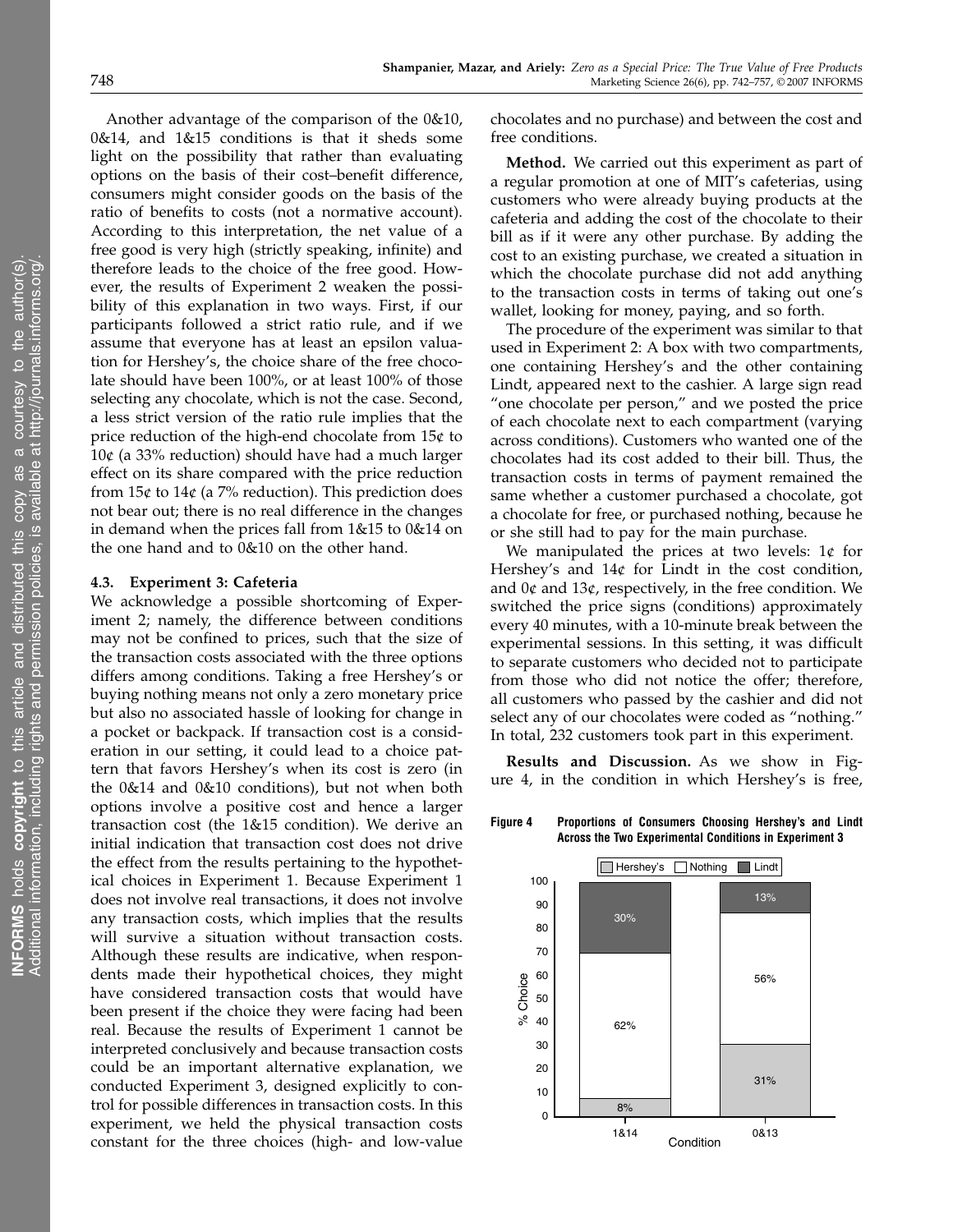the demand for Hershey's increases substantially  $(t(189) = 4.7, p < 0.001)$ , while the demand for Lindt decreases substantially  $(t(206) = -3.2, p = 0.001)$ . If we remove those whom we coded as nothing from the analysis, the share of Hershey's increases from 21% in the 1&14 condition to 71% in the 0&13 condition, whereas the share of Lindt decreases from 79% in the  $1\&14$  condition to 29% in the 0&13 condition (t(92) = 5.6*, p <* 0.0001).

Thus, the zero-price effect is not eliminated when transaction costs are the same for all options and in both conditions, which provides strong evidence that the zero-price effect is not produced solely by a difference in transaction costs.

#### 4.4. Summary of the Initial Experiments

These initial experiments contrast the choices respondents make when the prices for both options are positive relative to a case in which both options are discounted by the same amount, such that the cheaper option becomes free. This methodology enables us to examine the reaction to free offers and indicates both an increase in demand for the cheaper product and a decrease in demand for the more expensive product, an effect we term the zero-price effect.

Experiment 1 demonstrates that a  $1¢$  difference in price has an enormous influence on demands if it represents a difference between a positive and zero prices, but not when it is a difference between two positive prices. Participants reacted as if a free Hershey's had more intrinsic value than a positively priced Hershey's. Experiment 2 validates this finding with real choices and argues against the ratio explanation. Finally, Experiment 3 demonstrates that the zero-price effect is not driven by transaction costs. Thus, we show that for prices, as for many other domains, zero is treated qualitatively differently from other numbers.

When we consider how zero might differ from other numbers, we posit two general answers: The first relies on the proposed model and assumes a unique benefit of the price of zero, which leads to a demand discontinuity at zero. A second approach is to model this process with a concave utility of money. In such a model, instead of evaluating options by  $V - P$  (i.e., value minus price), consumers evaluate them by  $V - v(P)$ , where v is the prospect theory value function (Kahneman and Tversky 1979). To illustrate this point, consider the choices from Experiment 3: If the net benefit of a chocolate is defined by  $V-v(P)$ , participants could switch from Lindt to Hershey's because  $v(14\psi) - v(13\psi) < v(1\psi)$ . The utility of money is likely to be generally concave (Kahenman and Tversky 1979), so the question for our purposes is not whether it is concave, but whether concavity may account for our findings. Moreover, the discontinuity in zero that we propose represents a special

case of concavity; a function that is zero at zero and then "jumps" and is upward sloping and linear (or concave) is by definition concave. Our question, therefore, pertains to whether the effect of the price of zero is captured better by a continuous or discontinuous concave utility of money.

To examine the possibility that continuous concavity could be sufficient to account for the results, we consider the contrast between the two price reductions in Experiment 1: from 2&27 to 1&26 and from 1&26 to 0&25. A model claiming that a continuous concave utility function of money can account for the results would assume that consumers evaluate the options by  $V - v(P)$ , that  $v(26¢) - v(25¢) < v(1¢)$ , and that this difference is sufficient to explain the large zero-price effect documented in Experiment 1. However, this model would also have to assume that  $v(27¢) - v(26¢) < v(2¢) - v(1¢)$ , and thus we should expect an increase in demand for Hershey's and a decrease in demand for Ferrero in the 1&26 versus the 2&27 condition. Such demand changes should be smaller in magnitude than those between 1&26 and 0&25, but they would occur in the same direction. However, as we show in Figure 2, the results do not indicate anything of the kind. Although concavity is present in the utility of money, the type of concavity in our setting is more likely to exist because of a discontinuity at zero rather than continuous concavity alone (we provide further support for the discontinuous nature of the zero price in the Amazon gift certificates experiment and the flat-screen televisions experiment described later).

# 5. Why Is Zero Price Special?

In the first part of this article, we demonstrate that zero price has a special role in consumers' cost–benefit analysis. In this section, we take another step toward exploring the psychology behind the zero-price effect. In particular, we consider three possible explanations, which we label "social norms," "mapping difficulty," and "affect." On the basis of prior research and an additional study, we argue that the social norms explanation, although applicable in some cases, cannot account fully for the zero-price effect, so we focus on distinguishing between the mapping difficulty and affect accounts. Overall, the results support the role of affect as a main cause for the effect of zero.

#### 5.1. Social Norms

A possible psychological mechanism that could underlie the zero-price effect deals with the norms that might accompany free products. Costly options invoke market exchange norms, whereas free products invoke norms of social exchange (Fiske 1992, McGraw et al. 2003, McGraw and Tetlock 2005),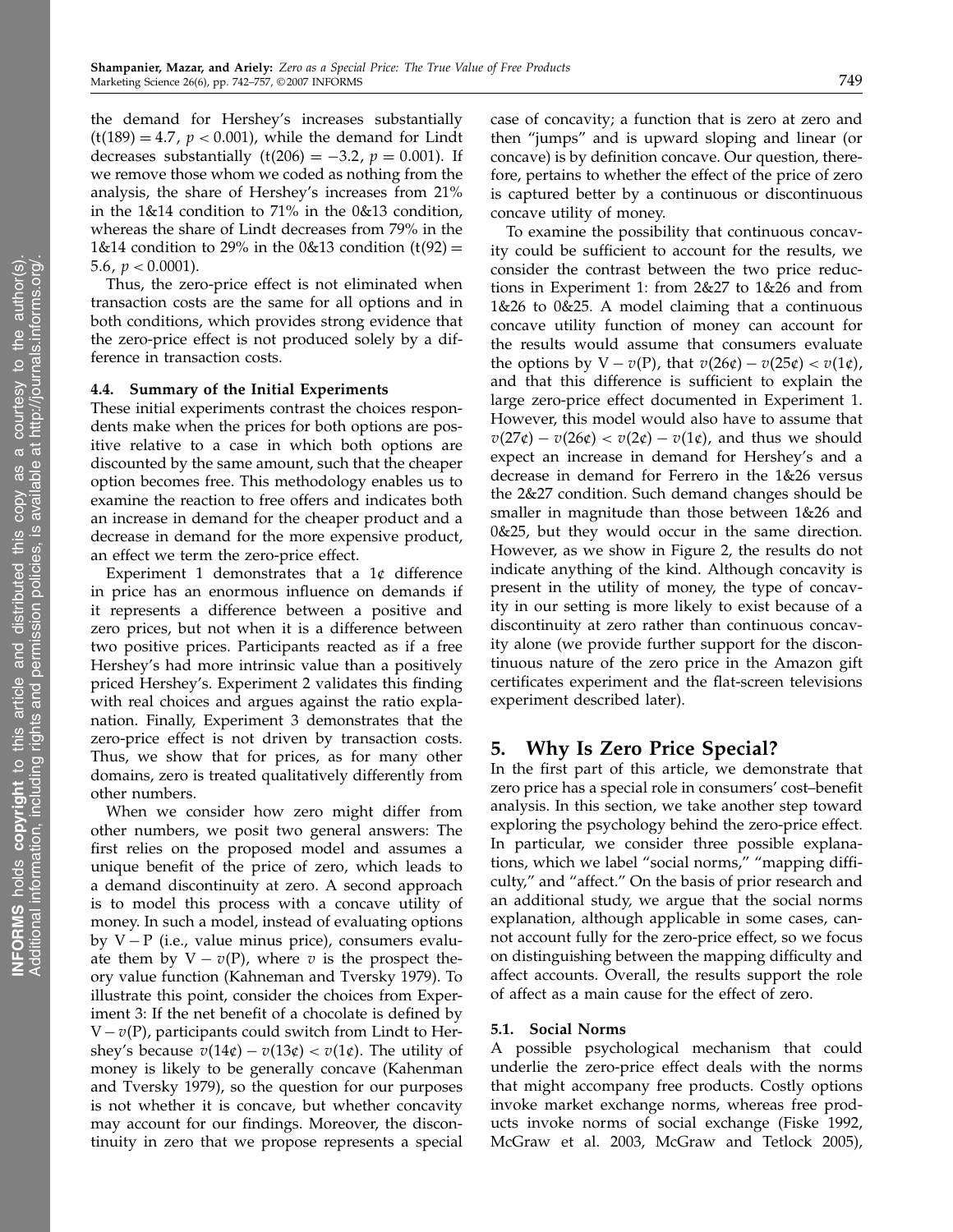which can create higher value for the product in question. Heyman and Ariely (2004) offer one example in which they demonstrate that people are likely to exert more effort under a social contract (no monetary amounts) than when small or medium monetary amounts are mentioned. Another example of the relationship between social and exchange norms appears in Ariely et al. (2006) in which they examine the behavior of persons faced with a large box of candies and an offer to receive the candy either for free or for a nominal price ( $1¢$  or  $5¢$ ). Not surprisingly, when the cost is zero, many more students take candy than when the price is positive. More interesting, when the price is zero, the majority of the students take one and only one candy, while those who pay to take candy take a much larger amount (effectively creating lower demand as prices decrease).

Together, these results suggest that social norms are more likely to emerge when price is not a part of the exchange, which could increase the valuation for a good and, in our experiments, increase the market share of the free chocolate. However, another condition in Heyman and Ariely's (2004) experiments suggests that the effect of social norms might not apply to our settings. When the elements of both social exchanges (e.g., a gift) and monetary exchanges are present (e.g., "Here is a 50¢ candy bar"), the results are very similar to those of a monetary exchange and different from those of a social exchange. Relating these findings to our setting suggests that it is highly unlikely that participants apply social exchange norms to one option in the choice set (free option) and monetary exchange norms to the other (cost option). Instead, participants probably apply the same set of norms to all choices in the set, and thereby eliminate the effect of social exchange norms.

To test the ability of social exchange norms to account for the zero-price effect further, we create an additional condition that enables us to disassociate the free cost from the social norms invoked by the lack of cost. That is, we offer the low-value chocolate for a small negative price  $(-1¢)$ , which creates a transaction with no downside (no financial cost), but still mentions money, and thus presumably does not invoke social exchange norms. To the extent that the zero-price effect is due to the social nature of nonmonetary exchanges, a negative price, which has no social aspect, should not induce an increase in the intrinsic valuation of the products in the same way zero price does. However, if the zero-price effect is not due to social exchange norms, demand in this condition should be very similar to that in the free condition.

Three hundred forty-two subjects took part in this experiment, which replicates the 1&14 and 0&13 conditions of Experiment 2 with the addition of a −1&12 condition, in which the price of Hershey's is  $-1$ ¢ (participants received Hershey's plus a penny) and the price of Lindt is  $12¢$ . The demands in the  $1\&14$ and 0&13 conditions replicate our previous findings: Compared with the 1&14 condition, the demand for Hershey's in the 0&13 condition increases substantially from 15% to 34% (t(193) = 3.4,  $p < 0.001$ ), and the demand for Lindt decreases substantially from 38% to 16% (t(212) =  $-3.8, p < 0.001$ ). Of greater significance, we find that when prices drop from 0&13 to −1&12, the demand for Lindt remains  $16\%$  (t(220) = 0.04,  $p = 0.97$ ), but the demand for Hershey's increases from  $34\%$  to  $50\%$  (t(212) =  $-3.8$ ,  $p < 0.001$ ). Thus, in contrast with the social exchange norms explanation, the zero-price effect remains even when we mention money for both options in the choice set. These results also suggest that a change in the cost–benefit analysis likely causes the shift in evaluations for the free (or small negative cost) product.

#### 5.2. Mapping Difficulty

A second possible psychological mechanism that might explain the overemphasis on free options comes from the findings of Ariely et al. (2003, 2006), Hsee et al. (2003), and Nunes and Park (2003), which demonstrate that people have difficulty mapping the utility they expect to receive from hedonic consumption into monetary terms. In one set of studies that illustrates this mapping difficulty, Ariely et al. (2003) demonstrate that maximum willingness to pay (elicited by an incentive-compatible procedure) is susceptible to anchoring with an obviously irrelevant number—the last two digits of a social security number (Tversky and Kahneman 1974, Chapman and Johnson 1999). For example, students whose last two digits of their social security numbers were in the bottom 20% of a distribution priced a bottle of 1998 Cotes du Rhone wine at \$8.64 on average, whereas those whose last two digits were in the top 20% priced the same bottle at \$27.91 (see also Simonsohn and Lowenstein 2006). These results suggest it is difficult for decision makers to use their internal evaluations for products, so they resort to the use of external cues to come up with their valuations.

Mapping difficulty could play a role in our setting as well. To the extent that evaluating the utility of a piece of chocolate in monetary terms is difficult, consumers might resort to a strategy that assures them of some positive surplus. Specifically, receiving a piece of the lower-value chocolate for free must involve positive net gain, but paying for a piece of the highervalue chocolate may or may not. To illustrate, imagine a situation in which a consumer's valuation for the lower-value chocolate is somewhere between  $1¢$  and  $5¢$  and his or her valuation for the higher-value chocolate is between  $10¢$  and  $20¢$ . If this consumer were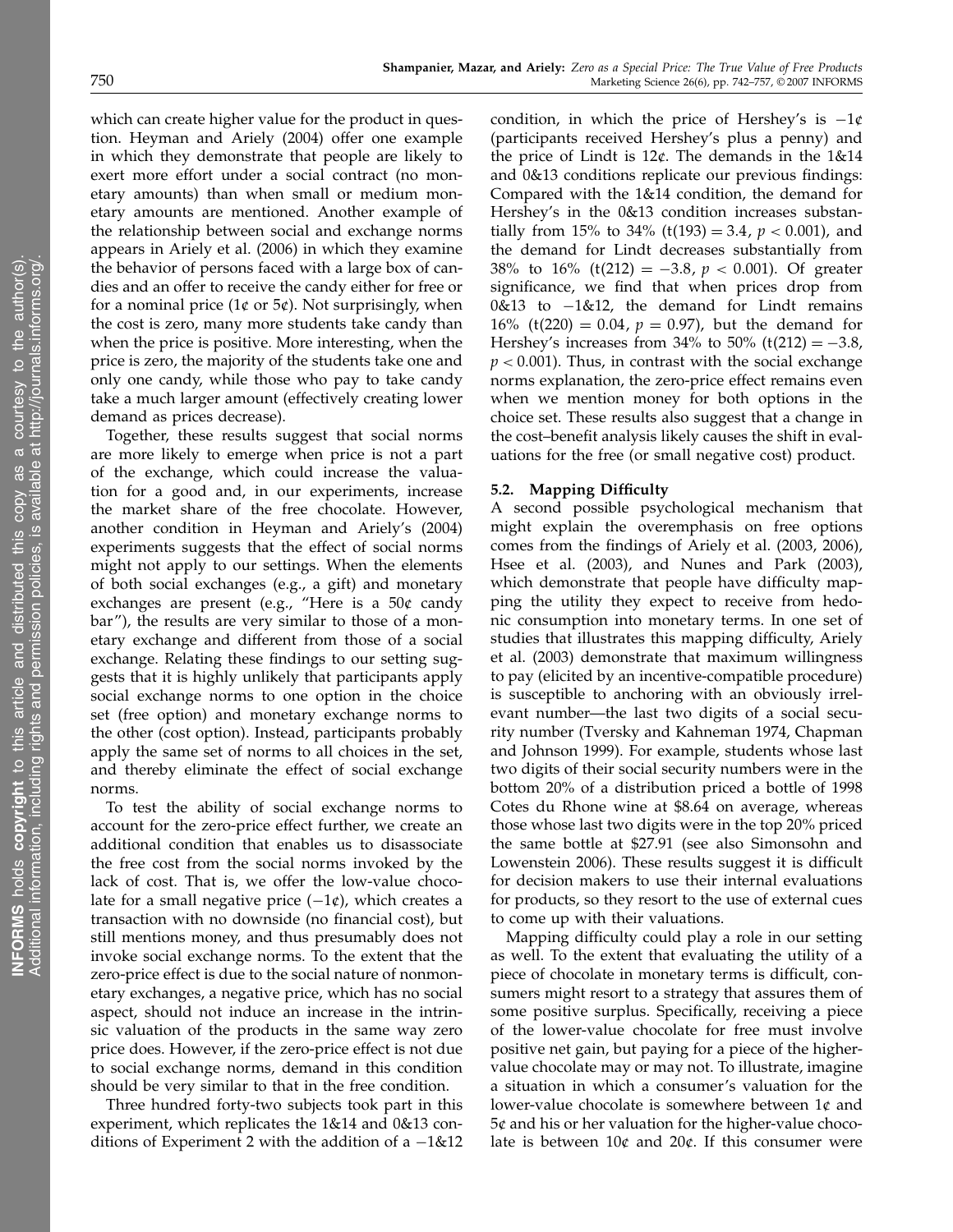faced with the 1&14 condition, it would be unclear which of the options would give him or her a net benefit or the higher net benefit. However, the same consumer facing a 0&13 condition easily recognizes that the free option definitely provides a net benefit, so the consumer chooses that option. Thus, the zero-price effect might be attributed, according to this perspective, to the uncertainty surrounding the overall benefit associated with costly options and the contrasting certainty about overall benefits associated with free options.

#### 5.3. Affect

A third possible psychological mechanism that might account for the zero-price effect pertains to affect, such that options with no downside (no cost) invoke a more positive affective response; to the extent that consumers use this affective reaction as a decisionmaking cue, they opt for the free option (Finucane et al. 2000, Slovic et al. 2002, Gourville and Soman 2005). We test this prediction directly with Experiment 5. The affective perspective also suggests the circumstances in which the zero-price effect should be eliminated: If the cause of the zero-price effect is a reliance on an initial (overly positive) affective evaluation, making a nonaffective, more cognitive evaluation accessible might diminish the zero-price effect.

To test which of these two psychological mechanisms (mapping difficulty, affect) is the more likely driver of the zero-price effect, we conduct three more experiments. In Experiment 4, we attempt to reduce or eliminate the mapping difficulty to observe whether that diminishes or eliminates the zero-price effect. In Experiment 5, we test the first proposition of the affective account, namely, that free offers elicit higher positive affect. In Experiment 6, we test whether forcing people to evaluate the options cognitively, and thereby making these evaluations available and accessible, eliminates the zero-price effect.

#### 5.4. Experiment 4: Halloween

Experiment 4 aims to test whether mapping difficulty could be driving the zero-price effect. Therefore, we reduce mapping difficulty by making both sides of the transactions (i.e., that which participants stand to gain and that which they relinquish) commensurable. We predict that to the extent that mapping difficulty is the cause of the zero-price effect, it will diminish when the two sides of the transaction match. We also predict that this type of manipulation will have no bearing if affect is the cause of the zero-price effect.

Method. To reduce mapping difficulty, participants were able to exchange chocolate for chocolate rather than for money. On Halloween, 34 trick-or-treaters at an author's house were exposed to a new Halloween tradition. As soon as the children knocked on the

door, they received three Hershey's (each weighing about 0.16 oz.) and were asked to hold the Hershey's they had just received in their open hand in front of them. Next, each child was offered a choice between a small (1 oz.) and a large (2 oz.) Snickers bar. In the free (0&1) condition, they could simply get the small Snickers bar or exchange one of their Hershey's for the large Snickers bar. In the cost (1&2) condition, the children could exchange one of their Hershey's for the small Snickers bar or exchange two for the large Snickers bar. They also could choose not to make any exchanges.

Results and Discussion. As we show in Figure 5, the zero-price effect remains strong even when the trade-offs involve commensurate products and exchange media ("money"). In the 0&1 condition, in which the small Snickers bar is free, demand for it increases substantially (relative to the cost condition), whereas demand for the large Snickers bar decreases substantially  $(t(31) = 4.9, p < 0.001)$ . A follow-up experiment with adults, conducted at the MIT Student Center in a setting similar to Experiment 2, includes the 0&4 and 1&5 conditions for exchanges involving Hershey's for small and large Snickers, respectively. The results replicate the pattern of results of the Halloween experiment.

These results generalize our previous findings in five ways. First, they demonstrate that the attractiveness of zero cost is not limited to monetary transactions; there seems to be a general increase in attractiveness of those options that do not require giving up anything. Second, the results hold when the goods and exchange currency are commensurate in this case, chocolate-based candy (for other results regarding commensurability, see Ariely et al. 2003,

Figure 5 Proportions of Consumers Choosing Small and Large Snickers Bars Across the Two Experimental Conditions in Experiment 4

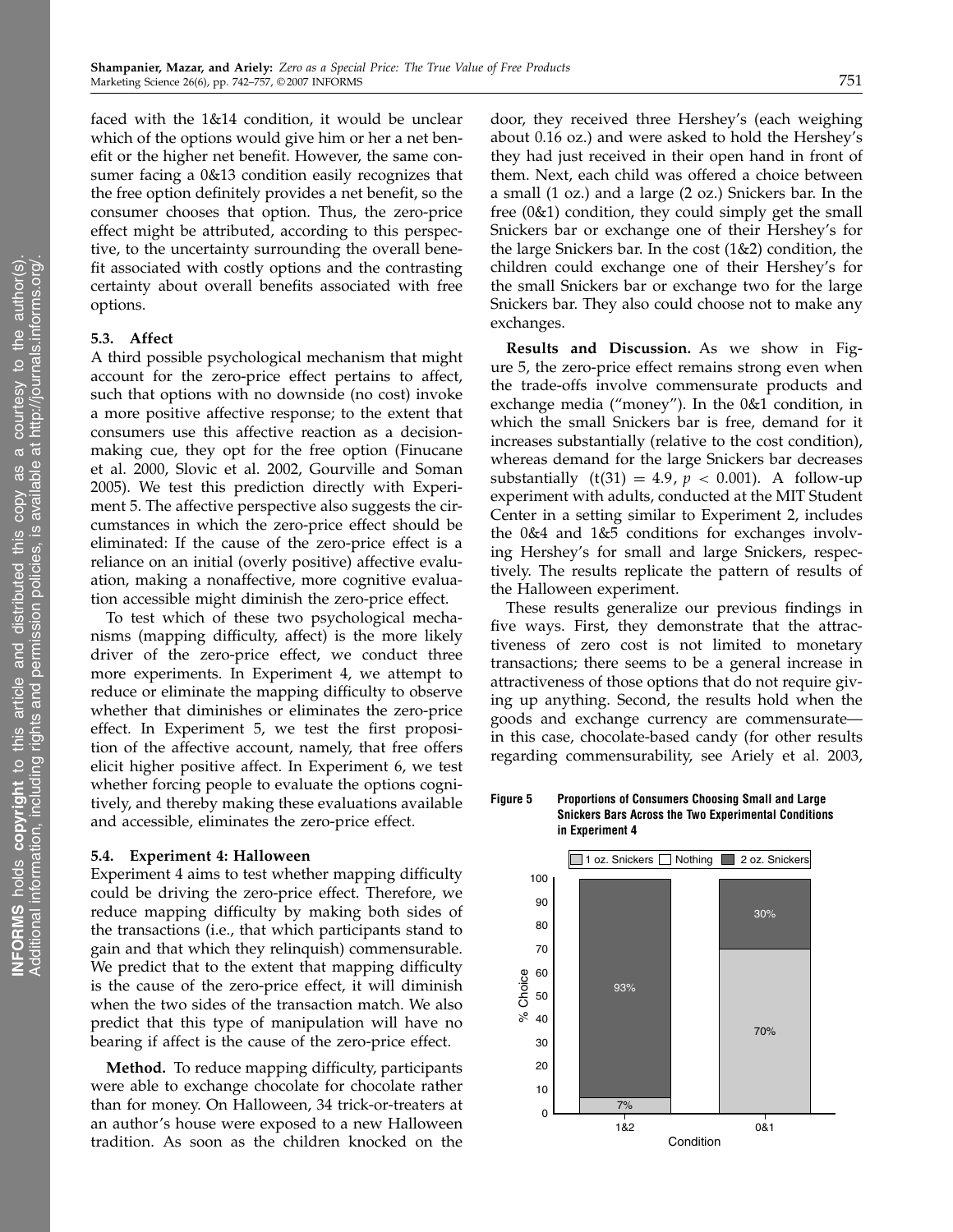Hsee et al. 2003, Nunes and Park 2003). Third, although a  $1¢$  price is not very common in the marketplace, the choice and trading of candy is more common (particularly in the context of Halloween), which adds ecological validity to our finding. Fourth, the results provide further support that the physical hassle involved in transactions cannot account for the results. Fifth, this effect holds for adults as well as for children.

As a further test of the mapping account for the effect of zero prices, we conduct another experiment in which both the products and the method of payment were money. The two products participants could choose from were \$10 and \$20 Amazon gift certificates (or "neither"). The prices for the gift certificates were varied at three levels: \$5 and \$12, \$1 and \$8, and \$0 and \$7, respectively, with the \$20 certificate always costing \$7 more than the \$10 certificate. As the reader may guess, we find no differences in demand patterns between the 5&12 and the 1&8 conditions ( $t(65) = 0.53$ ,  $p = 0.6$ ), but demand for the  $$10$  certificate rockets in the 0&7 condition (t(65) = 6.9,  $p < 0.001$ ), whereas demand for the \$20 certificate falls to zero (see Figure 6). Thus, the experiment further invalidated mapping difficulty as a source of the zero-price effect; the effect survived a situation in which the product sold and the medium were both monetary.

This lack of difference in demand between the 5&12 and 1&8 conditions, together with the large shift in demand in the 0&7 condition, also argues against a ratio account. The ratios of the costs are much more favorable toward the \$10 Amazon gift certificate in the 1&8 condition compared with the 5&12 condition

#### Figure 6 Proportions of Consumers Choosing the \$10 and \$20 Amazon Gift Certificates Across the Three Experimental Conditions in the Follow-Up to Experiment 4



(by approximately 3.3 times), so if participants actually used the ratio rule, we would have observed a large increase in demand for the \$10 Amazon gift certificate in the 1&8 condition, which we did not.

The availability of multiple conditions with both positive prices in this experiment also helps us examine whether gradual price reduction to zero creates a continuous or discontinuous changes in demand, and hence whether  $v(P)$  is continuous at zero. Continuous change would most likely result in at least a slight difference between the 5&12 and 1&8 conditions, and a (potentially larger) difference between the 1&8 and 0&7 conditions. The observed lack of the former difference suggests that discontinuity of  $v(P)$ at zero might be a better account for our data.

In summary, the main reason for our Halloween and Amazon gift certificate experiments was to test whether the difficulty of mapping money onto experiences could be the cause of the zero-price effect. We first replaced money as the exchange medium with chocolates, which presumably can be mapped more naturally onto other chocolates. We then replaced the product and the exchange medium with money. The results demonstrate that the zero-price effect is not limited to goods-for-money exchanges and that it is unlikely to be explained fully by mapping difficulties.

# 5.5. Experiment 5: Smilies

The affect account has two basic components. The first is that free offers evoke higher positive affect, and the second is that people use this affect as an input for their decision-making process. In Experiment 5, we examine the first component: People experience more positive affect when facing a free offer compared with other offers.

Method. We asked 243 participants to evaluate how attractive they found an offer of a chocolate at a certain price. We manipulated the offer on four levels among participants: Hershey's for free (H0), Hershey's for  $1¢$  (H1), Lindt for  $13¢$  (L13), and Lindt for  $14¢$  (L14). Participants received a questionnaire with the details of the offer and a picture of the chocolate. At the bottom of the page, schematic pictures of five faces ("smilies") with different expressions appeared, varying from unhappy to very happy. Participants were asked to indicate their feelings toward the offer by circling one of the faces. If participants' attitudes toward the offers reflected the offers' net benefits, the attitudes toward L14 and H1 should be slightly lower than those toward L13 and H0, respectively; and the difference between the attitudes toward L13 and L14 should be similar to the difference between H0 and H1. The affect argument, however, suggests that the attitude toward H0 should be much higher than that toward any other offer.

INFORMS holds copyright to this article and distributed this cop

Additional information, including rights and permission policies, is

y as  $\overline{\sigma}$ 

a

courtesy to the author(s).

vailable at http://journals.informs.org/.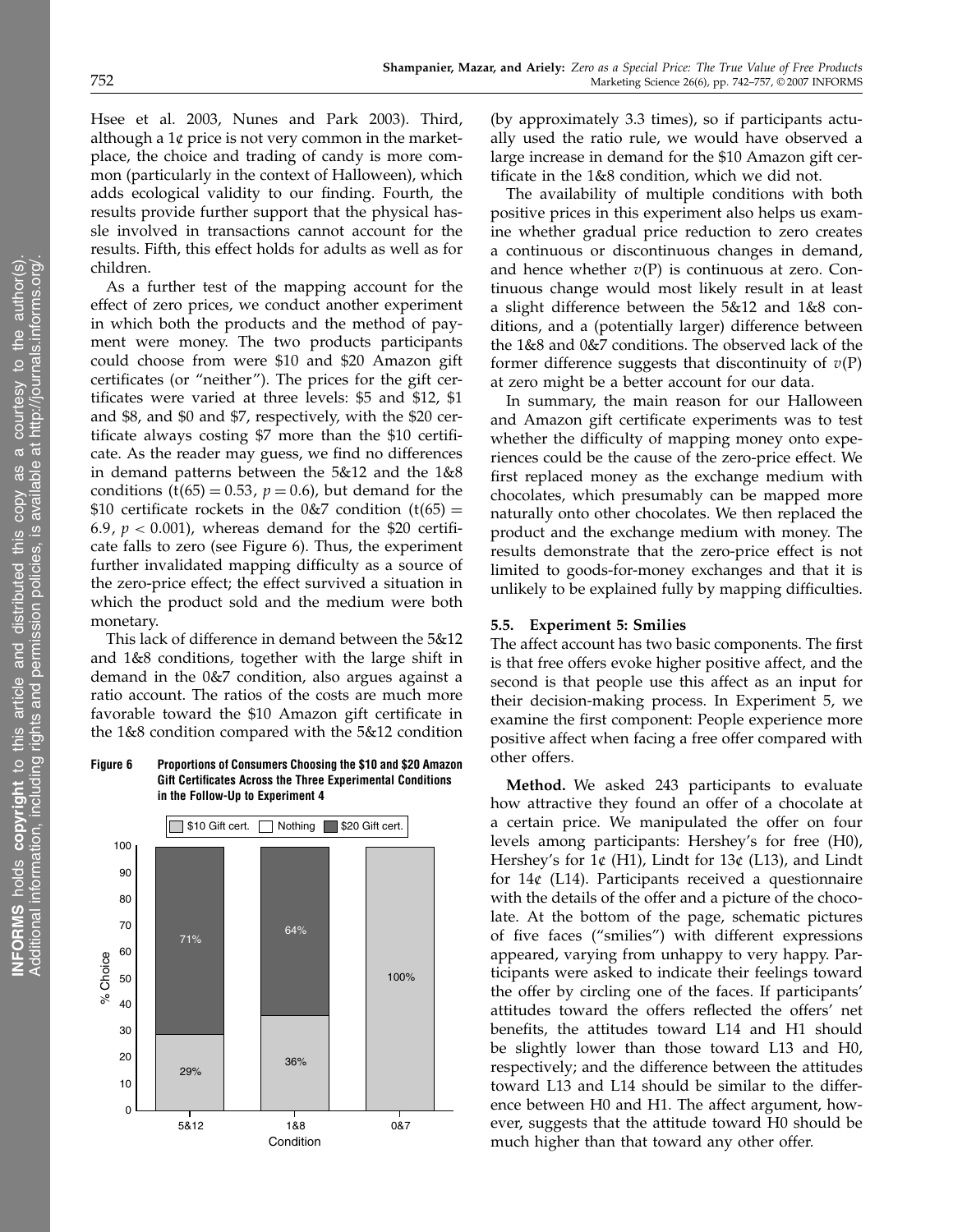### Figure 7 Affective Ratings of the Four Offers in Experiment 5



Results and Discussion. We depict the results in Figure 7. In line with the affect hypothesis, attitude toward the H0 offer is significantly higher than attitude toward any other offer  $(t(113) = 7.0)$ ,  $p < 0.001$ ). Furthermore, we find no difference among the attitudes toward the other three offers  $(F(2, 178)) =$ 0.35,  $p = 0.7$ ). In support of the affect idea, the free good elicits more positive affect than standard cost– benefit analysis predicts.

Why does a free Hershey's elicit such a higher positive affect relative to a  $13¢$  Lindt? Ex ante, it is possible that a Lindt at  $13¢$  provides a much better deal than a Hershey's at any price. In fact, when people carefully consider the pros and cons of these offers, they much more often come to the conclusion that the value of  $13¢$  Lindt is higher than that of a free Hershey's (see Experiment 6). However, as the results of Experiment 5 demonstrate, it is also clear that free Hershey's creates a much higher affective reaction. One reason for this could be that the decision to take a chocolate for free is a much simpler decision, and that simplicity could be the driver of higher affect (Tversky and Shafir 1992, Luce 1998, Iyengar and Lepper 2000, Benartzi and Thaler 2002, Schwarz 2002, Diederich 2003, Gourville and Soman 2005). In particular, a free Hershey's involves benefits and no costs, while a Lindt for any positive price involves both benefits and costs—it is possible that options that have only benefits create more positive affect compared with options that involve both benefits and costs. Alternatively, much like the disutility of paying while consuming (paying for a vacation while experiencing it: Prelec and Loewenstein 1998), it is possible that options that involve both benefits and costs create a negative impact on affect due to the simultaneity of these two components, whereas options that have only benefits do not include this "penalty."

#### 5.6. Experiment 6: Forced Analysis

In response to the high affective reaction to the free option in Experiment 5, we test whether consumers use this increased affect as a cue for their decisions, which in turn causes the zero-price effect. In Experiment 6, we force participants to engage in a cognitive and deliberate evaluation of the alternatives before they choose, and thereby make nonaffective, more cognitive evaluations available and accessible to participants. We assume that in these conditions, participants are more likely to base their evaluations on cognitively available inputs and therefore place a lower weight on the affective evaluations. To the extent that the cause of the zero-price effect is the affective component, such reliance on cognitive inputs should reduce the zero-price effect.

Method. Two hundred students filled out a survey in which they made a hypothetical choice among three options. We also asked half the subjects to answer two questions before making the choice. The design was a 2 (chocolates' prices: 1&14 versus  $0&13$  × 2 (survey type: neutral versus forced analysis) between-subjects design.

The survey in the [1&14, neutral] condition asked participants to imagine that there is a chocolate promotion at the checkout counter of their supermarket and that they could either buy one Hershey's kiss for  $1¢$  or one Lindt truffle for  $14¢$ . Participants indicated their preferred option (a Hershey's for  $1¢$ , a Lindt for 14¢, or neither). The  $[0&13$ , neutrall condition mirrored the 1&14 condition, except that Hershey's and Lindt were offered for free and 13¢, respectively.

In the forced-analysis conditions, after reading the introduction, but before being asked for their hypothetical choice, participants were asked the following two questions: "On a scale from 1 (not at all) to 7 (much more), how much more do you like the Lindt truffles in comparison with Hershey's kisses?" and "On a scale from 1 (not at all) to 7 (much more) how much more would you hate paying  $14¢$  ( $13¢$ ) in comparison with paying  $1¢$  (nothing)?" Participants circled a number from one to seven, anchored at one (not at all), four (about the same), and seven (much more). After answering these questions, participants made their hypothetical choice among the three options.

Results and Discussion. We ran two logit regressions with the proportions of subjects buying Hershey's and Lindt as the dependent variables and the answers to the two questions as independent variables (forced-analysis conditions only). Unsurprisingly, preferring Lindt to Hershey's is related negatively to choosing Hershey's ( $z = 3.1$ ,  $p < 0.01$ ) and positively to choosing Lindt ( $z = 3.0$ ,  $p < 0.01$ ). Disliking paying more is related positively to choosing Hershey's ( $z = 3.2$ ,  $p = 0.001$ ) and negatively to choosing Lindt ( $z = 3.1$ ,  $p < 0.01$ ). Thus, participants' answers to the questions fall in line with their choices.

Next, we performed two ANOVAs with the proportions of subjects choosing Hershey's and Lindt as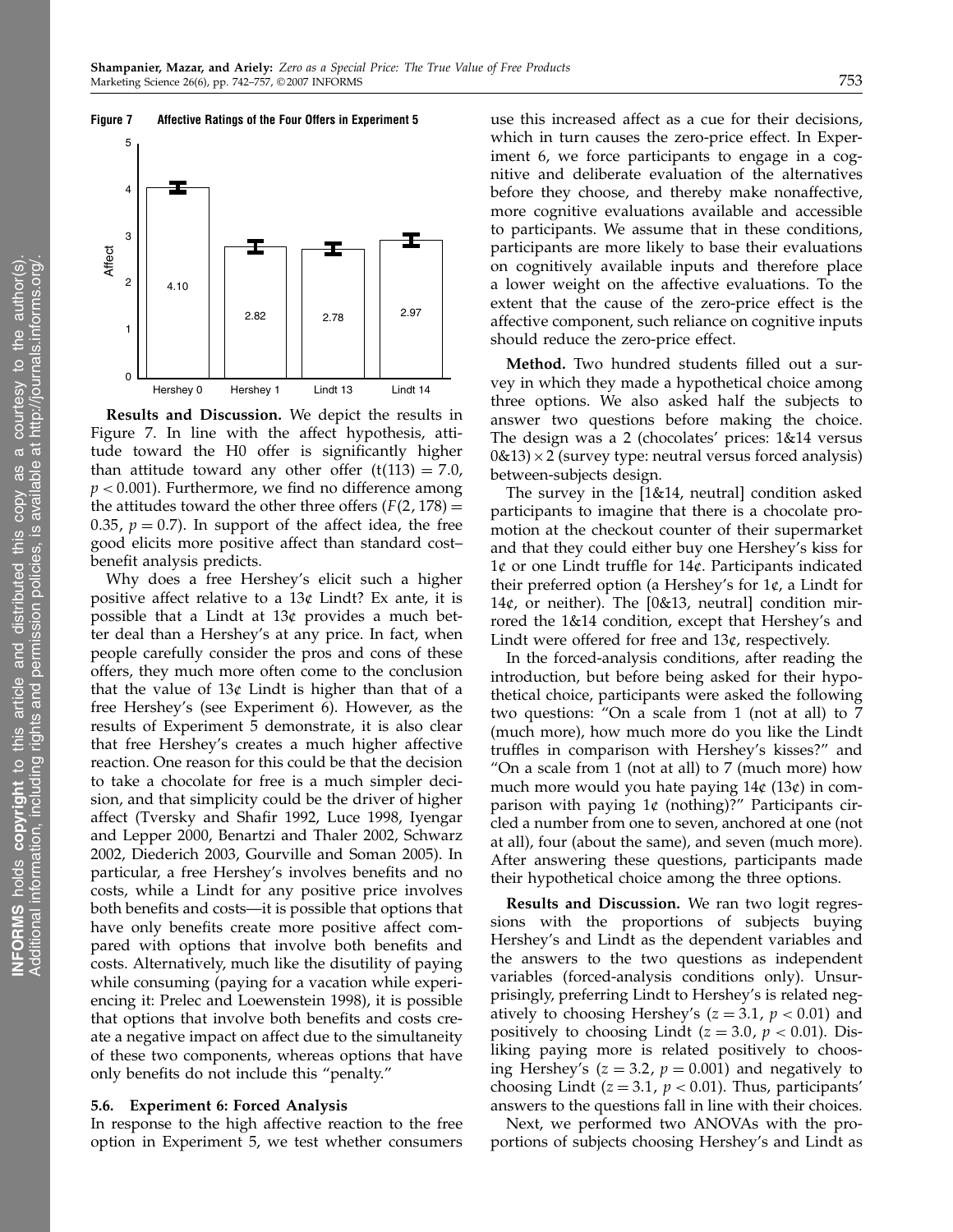Figure 8 Proportions of Consumers Choosing Hershey's and Lindt Across the Experimental Conditions in Experiment 6



the dependent measures and the chocolates' prices, survey type, and the interaction term as independent variables. The ANOVAs reveal significant main effects of chocolates' prices (Hershey's  $F(1, 196) = 9.7$ ,  $p < 0.01$ ; Lindt  $F(1, 196) = 8.7$ ,  $p < 0.01$ ); no main effects of survey type (Hershey's  $F(1, 196) = 2.0$ ,  $p =$ 0.2; Lindt  $F(1, 196) = 1.6$ ,  $p = 0.2$ ); and, most importantly, a significant interaction effect for the two factors (Hershey's  $F(1, 196) = 4.5$ ,  $p = 0.03$ ; Lindt  $F(1, 196) = 5.1, p = 0.02$ .

As we demonstrate in Figure 8, the zero-price effect is replicated in the neutral conditions (Hershey's  $t(97) = 3.7$ ,  $p < 0.001$ ; Lindt  $t(97) = -3.7$ ,  $p < 0.001$ ), but not in the conditions in which subjects compare their quality and price options before choosing. In the forced-analysis conditions, the direction of the effect remains the same, but the magnitude is much smaller and statistically insignificant (Hershey's  $t(99) = 0.7$ ,  $p = 0.5$ ; Lindt  $t(99) = -0.6$ ,  $p = 0.6$ ). These results support the basic affect mechanism we propose, according to which the affect invoked by the free option drives the zero-price effect, but when people have access to available cognitive inputs, they base their decisions on those, and the benefit of zero largely dissipates.

Another potential interpretation of these results is that in three of our four conditions, subjects act "rationally"—the two forced-analysis conditions and the  $[1&14$ , neutral] condition. In the  $[0&13]$ , neutral] condition, however, they act on the basis of the affect evoked by the zero price. In support of this idea, we find no significant difference among subjects' choices in the three rational conditions (Hershey's  $F(2, 147) =$ 0.7,  $p = 0.5$ ; Lindt  $F(2, 147) = 0.7$ ,  $p = 0.5$ ), whereas the [0&13, neutral] condition differs significantly from

them (Hershey's  $t(83) = 3.8$ ,  $p < 0.001$ ; Lindt  $t(83) =$  $0.3.7$  ,  $p < 0.001$ ).

# 6. General Discussion

We start with two models, one that treats zero as just another price and one that assumes free options are evaluated more positively. We propose a method to distinguish these two approaches and demonstrate in three experiments that the latter model is better able to account for our findings. Experiment 1 provides the initial evidence of the zero-price model, and Experiment 2 supports the effect with a real buying scenario and clarifies that the effect could not be due to decision making based on cost–benefit ratios. Experiment 3 shows that the effect also could not be due to physical transaction costs.

After demonstrating the unique properties of zero price, we attempt to examine the psychological causes for this effect and propose three possible mechanisms: social norms, mapping difficulty, and affect. We discard the social norms explanation on the basis of findings (Heyman and Ariely 2004) that the mention of price invokes market-based transaction norms, which makes it unlikely that our scenario invokes social norms. We further discredit the ability of this account to explain our findings using negative prices that involve prices but no cost. We then carried out three experiments to explore which of the other two possible explanations is valid. Experiment 4 weighed in against the difficulty-of-mapping explanation, and Experiments 5 and 6 provide support for the affective evaluation hypothesis.

In general, this research joins a larger collection of evidence that shows that zero is a unique number, reward, price, and probability. Although our results suggest that the zero-price effect might be better accounted for by affective evaluations than by social norms or mapping difficulty, zero and the price of zero remain a complex and rich domain, and all of these forces may come into play in different situations. In addition, other effects of zero might include inferences about quality, changes in signaling to the self and others, an effect on barriers for trial, and its ability to create habits. Therefore, much additional work is needed to understand the complexities of zero prices in the marketplace.

# 6.1. Alternative Explanations and Boundary Conditions

One of the limitations of our experimental conditions is that they are restricted to relatively cheap products and relatively unimportant decisions. Given this limitation, it remains an open question whether the zero-price effect occurs when the decisions involve larger sums of money and more important decisions. To answer this question, at least partially, we distributed a survey in which participants responded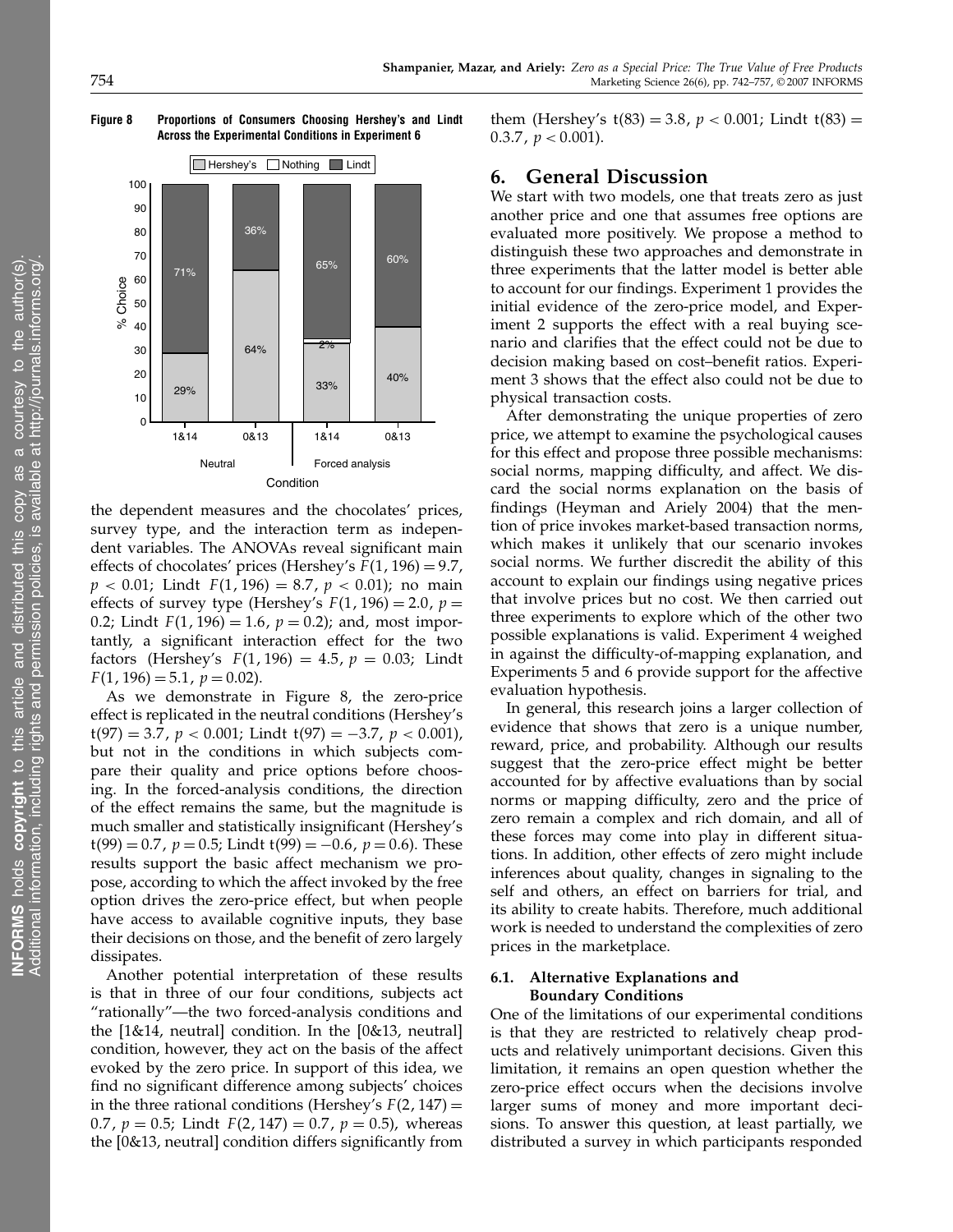to one of four hypothetical scenarios regarding purchasing an LCD flat-panel television. In these scenarios, participants were entitled to a large discount and had narrowed down their options to two: a cheaper 17" Philips and a more expensive 32" Sharp. The four conditions varied in terms of prices, such that the Sharp was always \$599 more expensive than the Philips, and the prices of both sets decreased by approximately \$100 across conditions. From most expensive to least expensive, the conditions were 299&898, 199&798, 99&698, and 0&598. Comparing demand across these conditions, we find that the results ( $n = 120$ ) generally resemble our previous findings. Demand for the smaller, cheaper television is 40% in the 299&898 condition, 40% in the 199&798 condition, 43% in the 99&698 condition, and 83% in the 0&698 condition. Concurrently, demand for the larger, more expensive television is 40% in the 299&898 condition, 33% in the 199&798 condition, 43% in the 99&698 condition, and 17% in the 0&698 condition. Overall, these results show that a shift in demand is apparent only when the price is reduced to zero  $(F(3, 98) = 3.24, p < 0.05)$ ; otherwise, the effects of price reductions do not have a significant influence on the relative demand for the two televisions  $(F(2, 69) = 0.06, p = 0.94)$ , providing additional evidence against the continuous concavity argument.

Although these results suggest that the effect of the price of zero is not limited to small prices and meaningless decisions, some thought experiments also imply it might not be as simple with large, consequential decisions. For example, if we replace Hershey's and Lindt with Honda and Audi and change the prices from \$28,000 and \$20,000 to either \$8,100 and \$100 or \$8,000 and \$0, respectively, we suspect that relatively small prices such as \$100 might be perceived within a just noticeable difference zone of zero, such that the effect of zero might be stretched to accommodate such prices as well. Thus, the question of which prices people perceive as zero might not be simple, because it likely relates to the context of the decision and the original prices.

Another possible limitation of our setup is that our positive prices could seem suspicious. People in general are not accustomed to prices of  $1¢$ ,  $13¢$ , or  $14¢$ , whereas free samples often are a part of a promotion, which would make people more accustomed to them. We selected such odd prices because we wanted to have a very small discount  $(1¢)$ , but at the same time avoid alternative accounts related to accumulation and disposal of small change across the different conditions (assuming that people are averse to having many small coins fill their pockets). The potential problem is that these odd prices could have evoked suspicion, and our participants might have been making negative quality inferences about the cheap chocolates (the ones with odd prices), but not about the

free chocolates. Three of the experiments cast doubt on this type of argument: In the Amazon gift certificates experiment the perceived quality of the gift certificates was unlikely to be influenced by price; in the Halloween experiment, all trade-offs were equally strange; and in the televisions experiment we gave an explicit explanation for the strange prices: "Luckily for you, you won a lottery that the store had conducted for its best customers. As a result, you are entitled to a huge discount on any product in the store."

To test this "negative inference from odd prices" alternative account more directly, we conducted two additional experiments. In one experiment we asked participants to make a hypothetical choice among Hershey's, Lindt, and nothing, but this time used prices that were less suspicious (0&15 and 10&25). The results replicated our previous findings, with demand for Hershey's increasing from 8% in the 10&25 condition to  $65\%$  in the 0&15 condition (t(51) = 6.0,  $p < 0.0001$ ) and demand for Lindt decreasing from 45% in the 10&25 condition to 6% in the 0&15 condition ( $t(54) = 3.8$ ,  $p < 0.001$ ). In the second experiment we described in detail the setup of the cafeteria experiment (Experiment 3), and measured the inferences participants made about the products. Half of the participants read the description of the 0&13 condition, and the other half read the description of the 1&14 condition. After reading and viewing the verbal and graphical descriptions, the participants were asked to describe their reaction to the promotion in an open-ended manner, followed by seven questions in which they were asked to rate the promotion on oddity and the chocolates on perceived quality, taste, and expiration date (relative to the same brand chocolates from a supermarket). The written protocols reveal that although participants mentioned that the promotion is odd (in particular, because of the "One chocolate per person" sign), or that the prices are odd; none of the participants spontaneously mentioned the quality of the chocolates or made any price-quality inferences. In addition, the rating in the seven questions reveal no differences in promotion oddity or inferences about chocolate quality (or taste, or expiration date) between the conditions. In general, even though the promotion is seen as somewhat odd by the participants, they do not make any differential inferences for the condition with low positive prices versus the zero-price condition.

Even though the zero-price effect does not appear to be driven by the oddities of the prices we used, we do not assume that the price of zero effect will never interact with processes relating to consumers' inferences about quality. In many market situations, consumers might infer the expected quality of the product on the basis of such small prices, the price of zero itself, or the availability of free giveaway promotions (Simonson et al. 1994).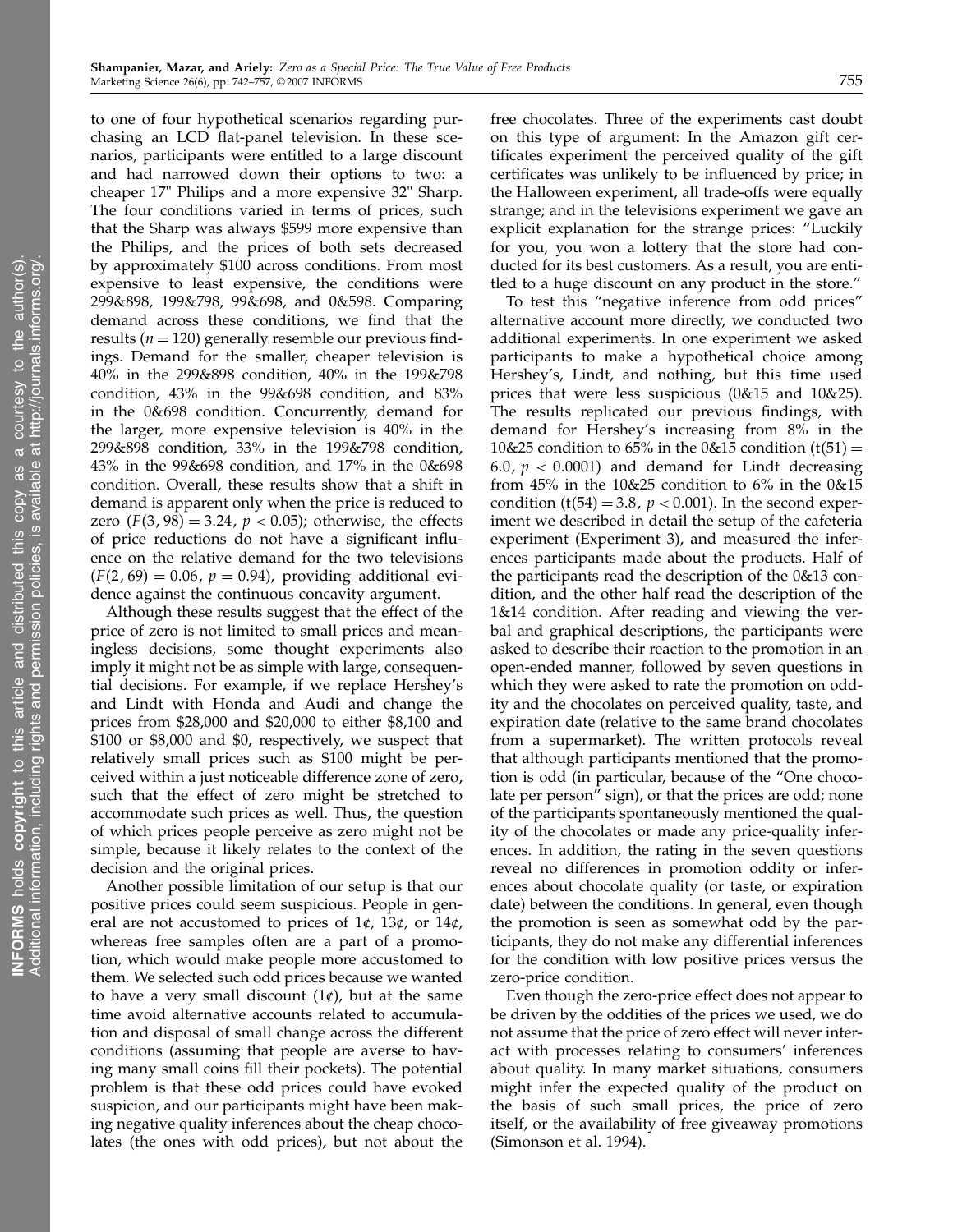Finally, the asymmetric dominance effect could offer another possible explanation for our findings (Huber et al. 1982). In our free conditions, the cheaper product always weakly dominates the buying nothing alternative, because they share the same cost (zero) and clearly differ in their benefits. In the cost conditions, no such asymmetric dominance relationship exists. If the zero-price effect in our experiments is driven by the asymmetric dominance effect, the relationship between the option to buy nothing and the cheaper chocolate (whether dominant or not) serves as the basic cause for the effect. Note that if we exclude the option not to buy anything, the asymmetric dominance relationship no longer exists, and any effect due to it should be eliminated. To test this asymmetric dominance explanation, we conducted a survey ( $n = 136$ ) in which we excluded the buynothing option (which we could only do in a hypothetical choice study) and contrasted the zero-price effect with the case in which participants had the buy-nothing option. The results replicate our standard findings: Free Hershey's experiences a demand boost (from 28% to 92%), whereas Lindt suffers a demand decrease (from 72% to 8%,  $t(50) = 6.8, p < 0.0001$ ) even in the absence of a dominated alternative. Moreover, these changes in demand are basically identical to the case in which the option to select nothing appears. Although the asymmetric dominance therefore is an unlikely explanation for our findings, there are other context effects ranging from product assortments to reference points in online auctions (e.g., Dholakia and Simonson 2005, Leclerc et al. 2005) that could relate to these findings. Thus, we note that the more general questions of what context effects might be involved and influence prices of zero remain open and interesting.

# 6.2. Managerial Implications

The most straightforward managerial implication of our findings pertains to the increased valuations for

options priced at zero. When considering promotions at a low price, companies should experiment with further discounts to zero, which likely will have a surprisingly larger effect on demand. At least one piece of anecdotal evidence supports this claim. When Amazon introduced free shipping in some European countries, the price in France mistakenly was reduced not to zero but to one French franc, a negligible positive price (about  $10¢$ ). However, whereas the number of orders increased dramatically in the countries with free shipping, not much change occurred in France. This example also suggests that when trying to use bundling with a cheap good in order to bring up the sales of another good, it might be wise to go all the way down with the cheap good and offer it for free.

Another possible implication of the effect of zero might be in the domain of food intake. When designing food and drink products, companies can decide whether to create low caloric (or fat or carbohydrate) content or reduce these numbers further to zero. Assuming that the effect of zero generalizes to other domains, investing further effort to create a product with zero grams of fat might have a very positive influence on demand.

Decisions about zero might be more complex, but also more relevant, in domains in which multiple dimensions can occur separately but be consumed together. In the domain of prices, some examples might include cars or computers, for which price is composed of a sum of multiple components, some of which might be set at a standard price and some at zero. In the food domain, these components might be calories, grams of fat, carbohydrates, amount of lead, and so forth, such that some offer a standard amount and some are set to zero. To the extent that the effect of zero holds for individual dimensions that are a part of a complete product, it might be beneficial to consider it at such levels as well.

Appendix. The Different Types of Goods, Prices, and Dependent Measures Across Experiments and Conditions

| Experiment     | Dependent variable  | Condition                 | Low-value good                                                            | High-value good                                                            |
|----------------|---------------------|---------------------------|---------------------------------------------------------------------------|----------------------------------------------------------------------------|
| Experiment 1   | Hypothetical choice | 0 & 25<br>1&26<br>2&27    | Hershey's kiss for $0¢$<br>Hershey's kiss for 1¢<br>Hershey's kiss for 2¢ | Ferrero Rocher for 25¢<br>Ferrero Rocher for 26¢<br>Ferrero Rocher for 27¢ |
| Experiment 2   | Real choice         | 0 & 14<br>0 & 10<br>1&15  | Hershey's kiss for 0¢<br>Hershey's kiss for 0¢<br>Hershey's kiss for 1¢   | Lindt Truffle for 14¢<br>Lindt Truffle for 10¢<br>Lindt Truffle for 15¢    |
| Experiment 3   | Real choice         | 0 & 13<br>1&14            | Hershey's kiss for $0\ell$<br>Hershey's kiss for 1¢                       | Lindt Truffle for 13¢<br>Lindt Truffle for 14¢                             |
| Negative price | Real choice         | $-1&12$<br>0 & 13<br>1&14 | Hershey's kiss plus 1¢<br>Hershey's kiss for 0¢<br>Hershey's kiss for 1¢  | Lindt Truffle for 12¢<br>Lindt Truffle for 13¢<br>Lindt Truffle for 14¢    |
| Experiment 4   | Real choice         | 0&1<br>1&2                | Small Snickers for 0 Hershey's<br>Small Snickers for 1 Hershey's          | Large Snickers for 1 Hershey's<br>Large Snickers for 2 Hershey's           |